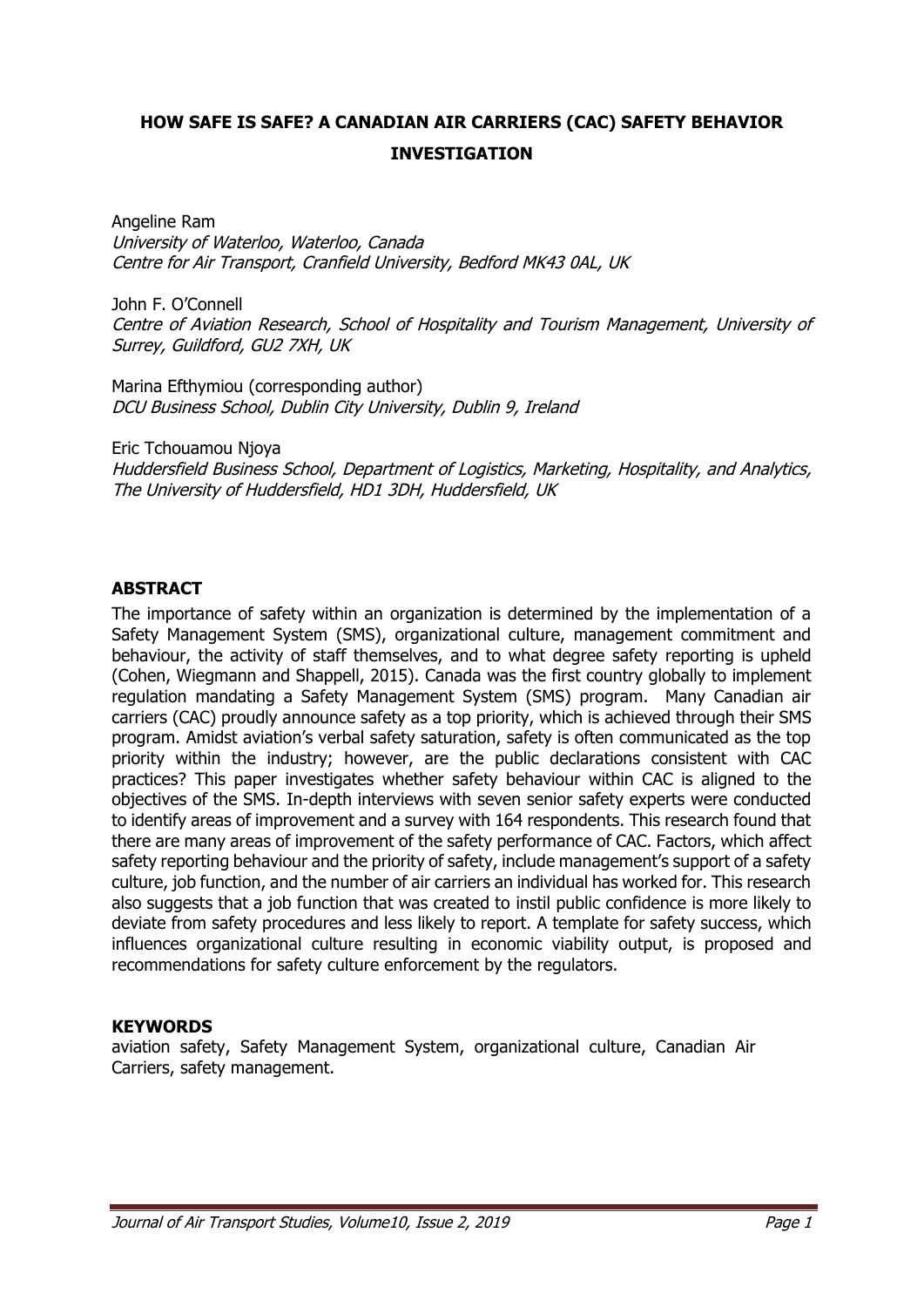#### **1. INTRODUCTION**

Population growth, global aging and middle class growth has contributed to the development of air transport (Efthymiou et al., 2016). Aviation is a highly regulated industry where the word safety is scribed on walls and documented through regulation and standard operating procedures. Nevertheless, safety incidents are quite common and with the constant growth of aviation safety incidents will only increase unless transport authorities do not prioritize safety. In 2012, the Office of Auditor General of Canada communicated that Canadian aviation's principal obligation was to sustain safe air travel (Office of Auditor General of Canada, 2012). With this declaration, however, its implementation as a stated priority is not consistent with observed practices within organizations.

Several scholars have researched safety. Murphy and Efthymiou (2017) researched the aviation safety regulation in the multi-stakeholder environment. Janic (2000) looked at risk and safety in civil aviation and the main causes of aircraft accidents. Kelly and Efthymiou (2019) analysed the human factors in fifty aviation accidents and identified 1289 individual causal and contributory human factors with unsafe actions and preconditions for unsafe actions being the main subcategories of the accidents. O'Connor et al. (2011) and Gill and Shergill (2004) researched safety climate/culture in aviation. Pidgeon and O'Leary analysed organizational safety culture and identified the implication for aviation. Wiegmann et al. (2009) discussed the key organizational indicators of safety culture and the various assessment methods.

Cohen et al. (2015) suggest that the importance of safety within an organization is determined by the implementation of a SMS, organizational culture, management commitment and patterns of behaviour, the activity of staff themselves, and to what degree safety reporting is upheld. This paper investigates the underpinning factors that influence the priority of safety using Canada as a case study.

This article is organized as follows. In section two, an exhaustive literature review discusses the global aviation's safety perspective. The literature review provides a roadmap of factors that contribute to safety. These factors include management commitment/behaviour, organizational culture, SMS, financial benefits of safety, and employee perception and safety behaviours. Research has identified that multiple factors influence front line staff's perception and behaviour towards safety reporting as well as the relationship between safety and cost.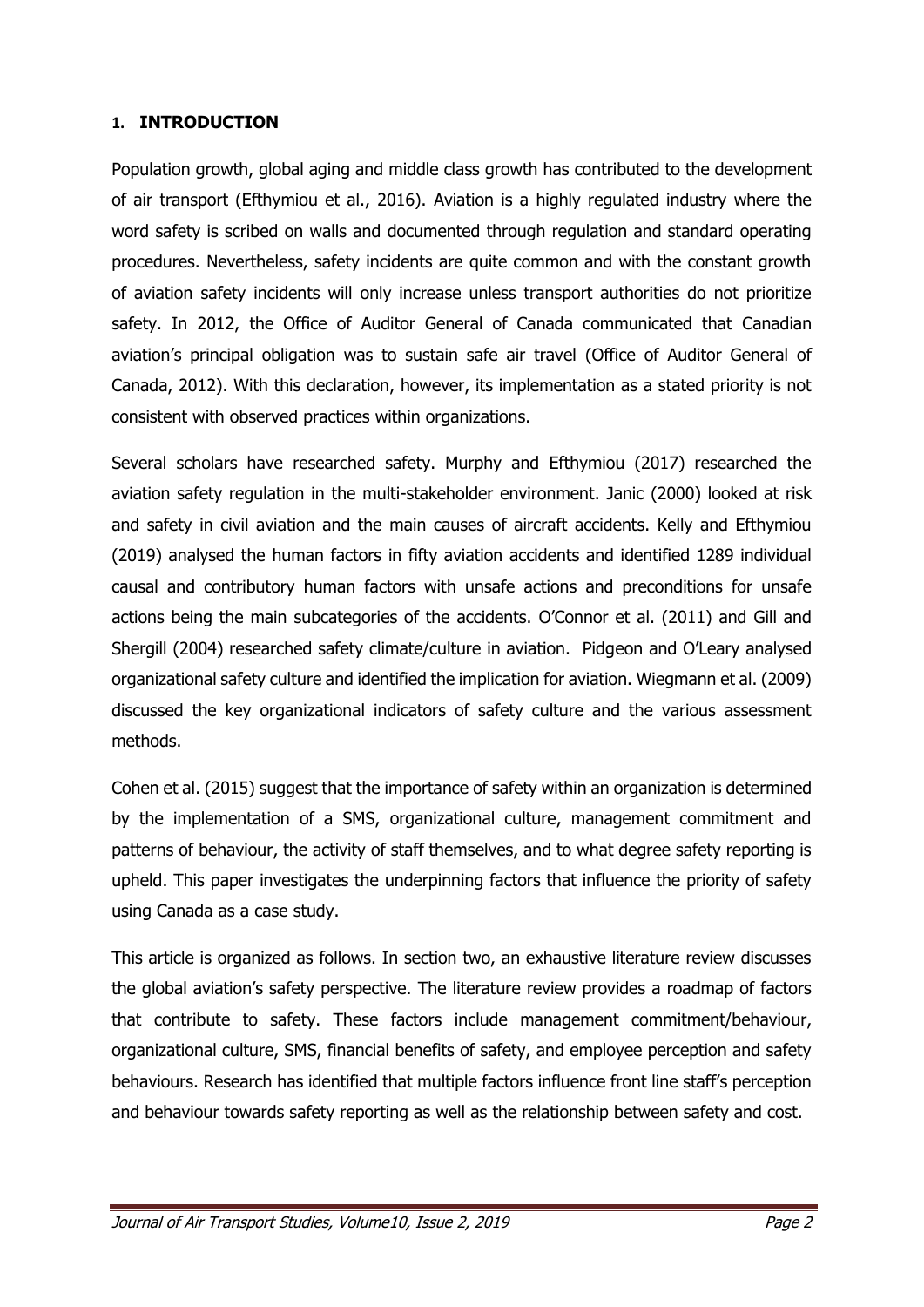In section three, the research methods and analysis for the mixed-method approach of both quantitative and qualitative data are identified. In section four, the perspective of experts through exploratory analysis establishes five reoccurring themes, which are interlinked: management commitment, organizational culture, and effective implementation of a safety system. In section five, data analysis shows that both respondents and experts identify that safety is not the number one priority as a stated commitment, yet most respondents believe that safety should be considered when making a business decision. In the final section, the article is concluded by reiterating the importance of management commitment and the necessity of regulator enforcement of Accountable Executive participation in the safety system. Six recommendations to the regulator, a template to promote organizational safety culture and SMS by middle management and front-line staff titled Management in Middle (M in M) is proposed as well as further research topics.

## **2. STATE OF THE ART REVIEW OF SAFETY AREA**

In the mid-1990s, at the commencement of the organizational era, the notion of organizational accidents was born (Reason, 1997). By understanding how accidents occurred within an organization, conditions, which allow for an undesirable outcome could be mitigated (ICAO, 2013).

James Reason's accident causation model, known as the "Swiss Cheese" model, is widely accepted by ICAO, academics, and aviation in explaining how accidents occur. Reason's theory draws on the relationship of the various layers that constitute an organization, while researchers like Edgar Schein (1985) explain why organizations behave as they do.

## 2.1 Safety Culture

The concept of organizational culture is multi-layered and complex. ICAO (2013) states, culture is characterized by the beliefs, values, biases, and resultant behaviour that are shared by members of a society, group, or organization (ICAO, 2013). Edgar Schein (1985, p6), defines culture as:

A pattern of basic assumptions, invented, discovered or developed by a given group; that has worked well enough to be considered valid and, therefore, to be taught to new members as the correct way to perceive, think, and feel concerning those problems.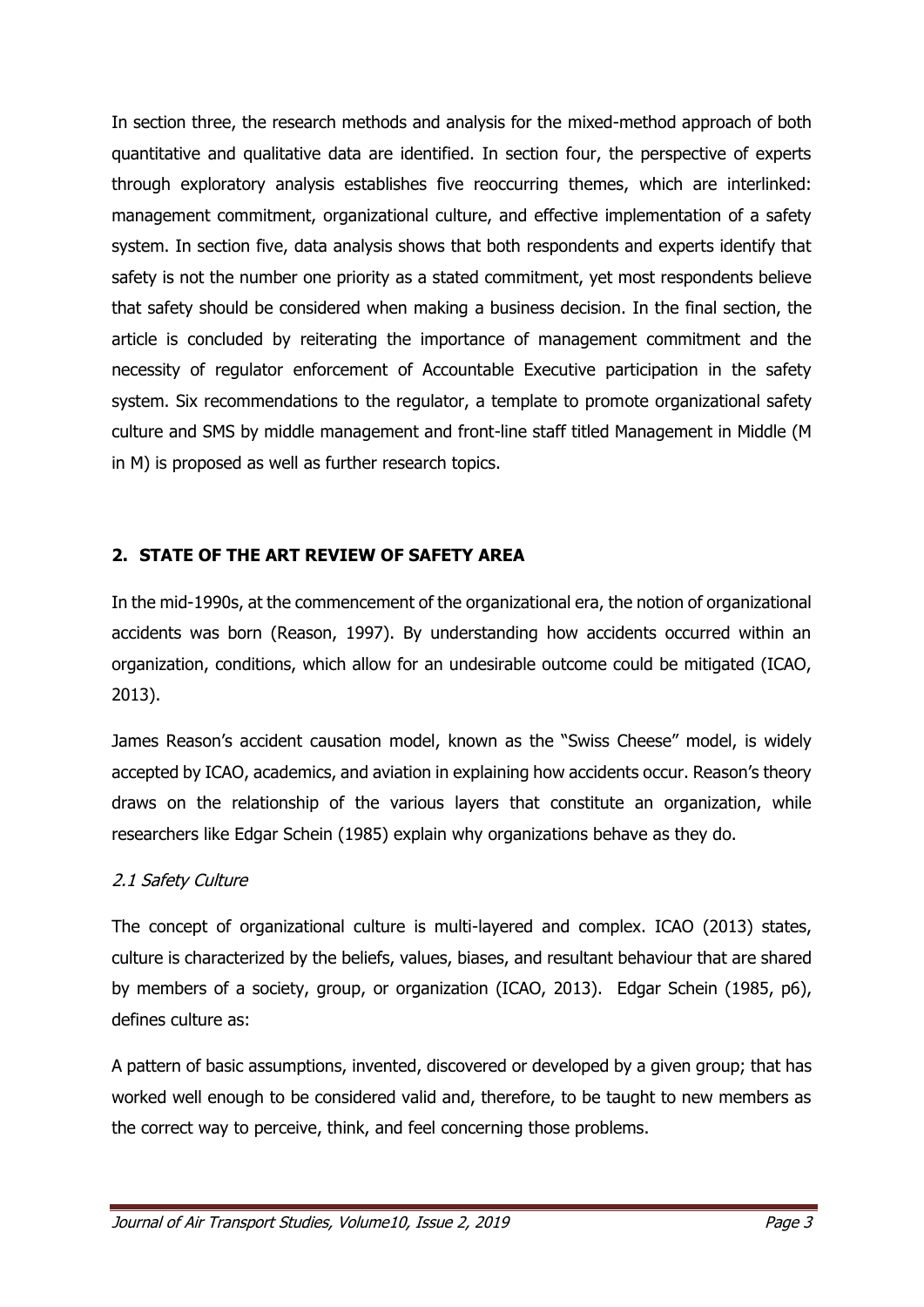Schein further adds that culture is comprised of subcultures specific to departments or groups of people who comprise an organization. In the context of aviation, this suggests that the subculture for job functions all differ.

Zhang (2002, p1406) suggests that safety culture is observed through behaviour from members of an organization. Research from a sample of 1,751 respondents including: captains, first officers, pursers and flight attendants surveyed showed that crew of a lesser status (all participants other than the captain) preferred to remain silent in order to maintain a "positive team dynamic" than speak up (Bienefeld and Grote, 2012, p10). This silence is in direct conflict to Crew Resource Management training which is taught to all operational aviation staff and reiterated annually in the interest of safety promotion and silo deconstruction (Bienefeld and Grote, 2012).

Wiegmann et al. (2017) have determined that an organization's upper-level management has long been recognized as playing a critical role in promoting organizational safety culture. While Antonsen et al. (2016, p232) add that an organization's behaviour and communication greatly influence the outcome of safety-critical decisions. Employees not only mirror the behaviours of management, but also those of co-workers, to understand what behaviours are acceptable (Pinion et al. 2017). When the underlying beliefs within an organization (culture) establish behavioural norms, most employees aspire to fit into an organization's culture (Schein, 1985).

Despite variations in safety culture research, the recurring factors identified within organizational safety culture by aviation research academics such as Wiegmann et al. (2017) and Zhang et al. (2002) include management commitment, employee behaviour, and safety reporting; which all contribute to the priority of safety in air transportation.

## 2.1.2 Management Commitment

Wiegmann et al. (2017) suggest that upper management is an essential component in creating an organization's safety culture. Commitment to safety is reciprocal between management and employees. Yuan et al. (2015, p165) affirm that when employees feel that there is a concern for their safety and well-being, they are motivated to fulfil safety and job requirements. Varmazyar et al.'s (2014) research establishes that commitment to safety in organizations directly correlates to resources provided by upper management, inclusive of training and equipment in addition to the safety measures implemented (Von Thaden and Gibbons, 2008).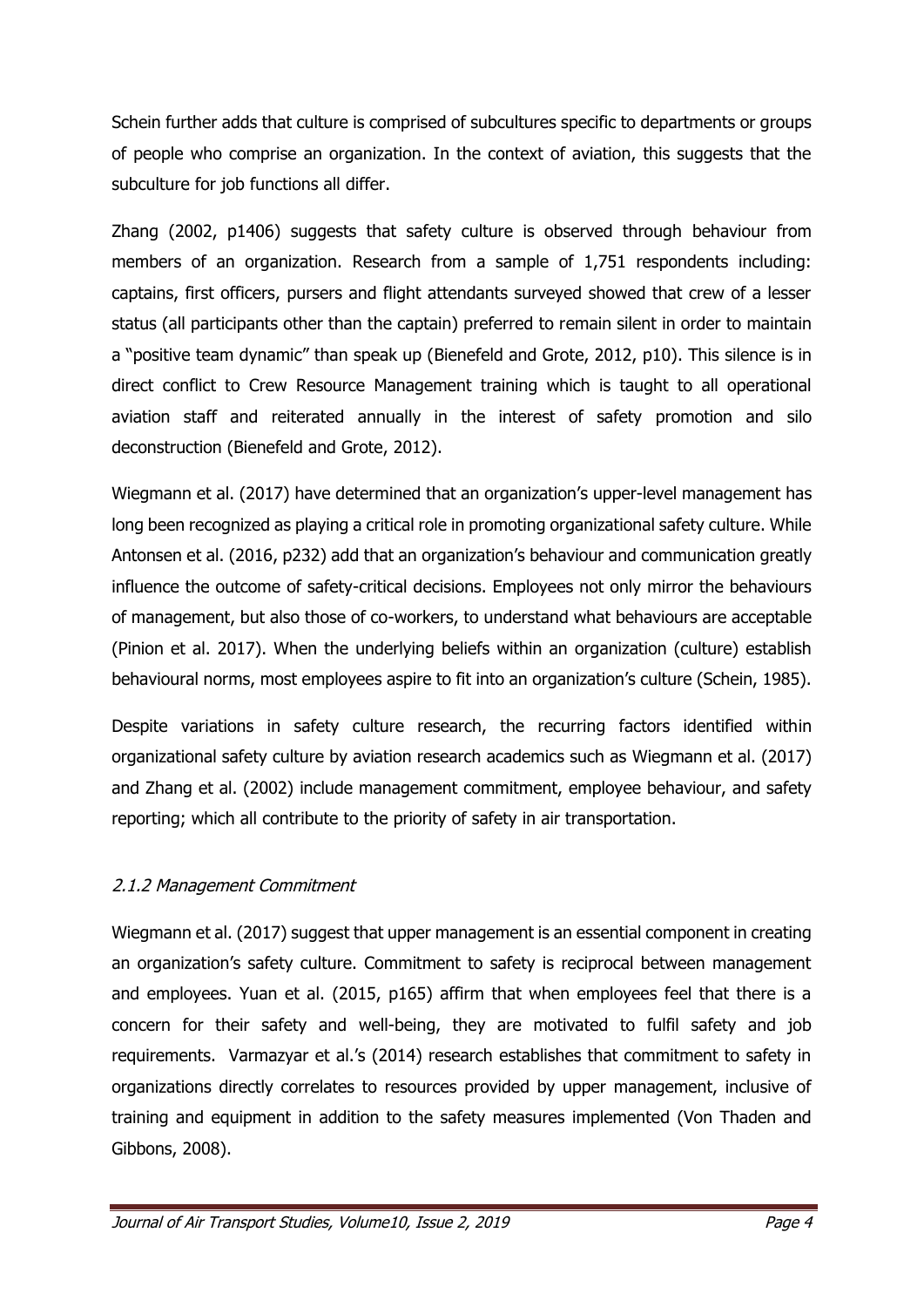Bosak et al. (2013) add that management's attitude toward safety impacts acceptable levels of risk. Lu and Chen (2015) contend that when management leads by regulatory requirements and strategy, such as the documented processes of the regulatory framework of SMS, the focus is on efficiency and not the safety interests of individuals. Gillen et al. (2004, p248) emphasizes the impact of management's actions, stating that the way safety policies are implemented is also important to workers, so that they can respect, rather than resent, the enforcement.

## 2.1.3 Communication

The messages most often communicated have a positive or negative impact on the workforce and encourage motivation, participation or lack thereof (Huang et al., 2017). The information disseminated throughout the organization further reinforces the perception of employees' safety beliefs. Bosak et al. (2013) indicate that consistent safety communication demonstrates management's commitment to safety. Somoo (2012, p12) suggests that demonstrated written and verbal commitment and involvement in the organization's safety indicates management's commitment to assuming ownership of the organization's safety program.

Wiegmann et al. (2017) corroborate that communication, verbal and in writing, is only one aspect of an organization's commitment to safety. Management's commitment to tangible safety is equally as impactful as the subconscious effects of their communications and interactions with stakeholders.

Lin (2012), whose research focused on the impact of policies on the pilot group, proposes that efforts to enhance safety will not be readily accepted if employees are unable to identify what messages or policies are communicated. Additionally, Lin (2012) adds that if management's messages are incongruent with employee actions, feelings of animosity may arise.

Zohar and Polachek (2014) suggest that changes in messages from management result in altered priorities, which trickle into behaviours that are only measured during safety audits. If managers state that the personal safety of their employees is of the utmost importance, yet fail to act on safety concerns, the manager is implicitly communicating that the priorities of employees are not as important as previously communicated. Von Thaden et al. (2008, p5) assert that obscurity in management's messages may encourage employees to place less value on safety while making it acceptable to cut corners where safety is concerned. Pinion et al. (2017) conclude that when managers and top-level leadership explicitly and implicitly express safety values through verbiage and behavioural modelling, employees will follow suit.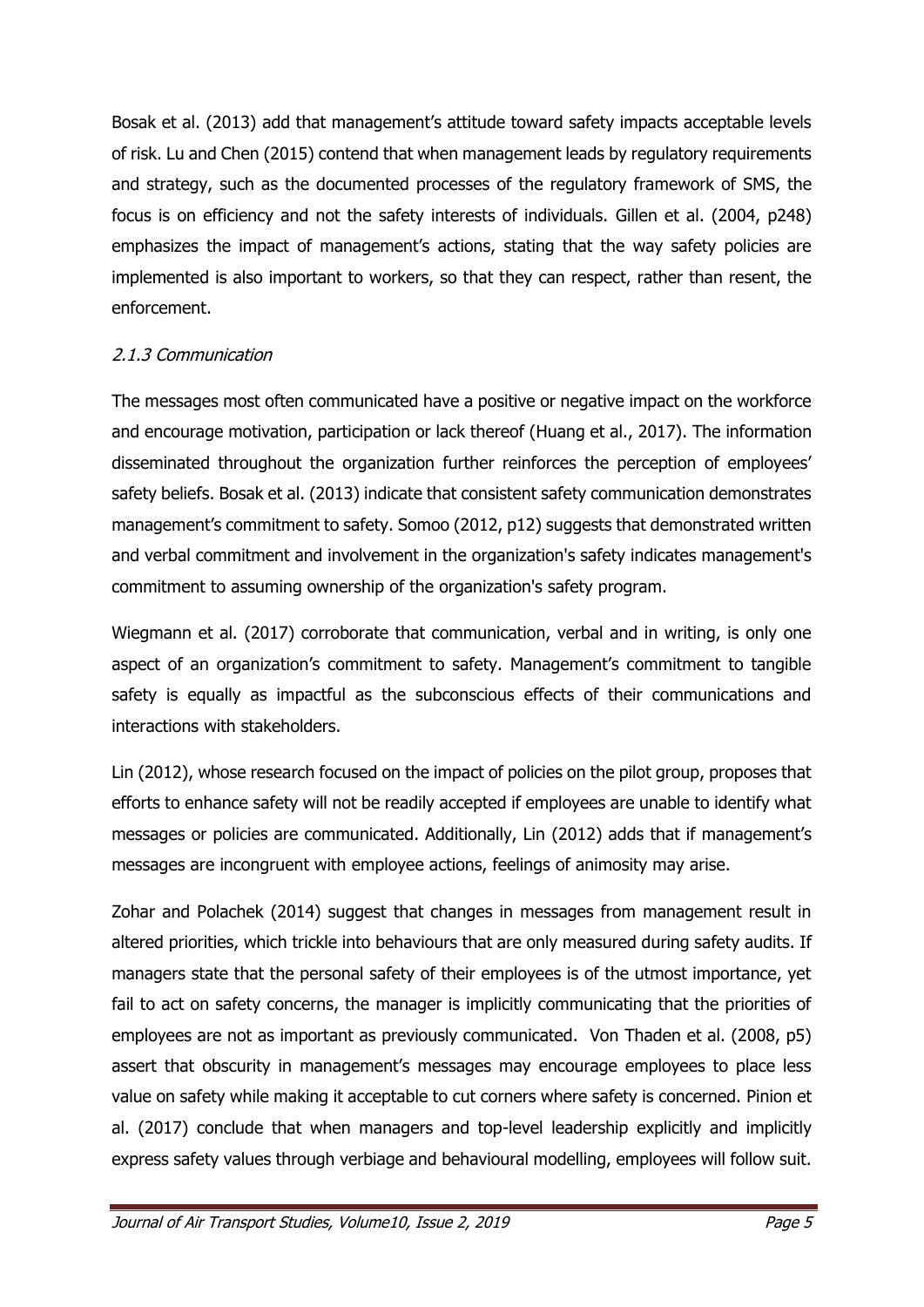## 2.2 Concept of Safety

The word safety has been synonymous with aviation since the inception of the International Civil Aviation Organization (ICAO) in 1944. ICAO (2013, p2-1) defines safety as the state in which the possibility of harm to a person or of property damage is reduced to, and maintained at or below, an acceptable level through a continuous process of hazard identification and risk management. In contrast with the Cambridge Dictionary, ICAO establishes that safety is a state with an acceptable level of risk; the standard dictionary definition refers to a state of being or with free or danger or risk free (Cambridge, 2017; ICAO 2013; Siegenthaler, 2015).

ICAO (2013, p2-1) suggests that as long as safety risks are managed to organizations acceptable levels, a dynamic safety can effectively balance production and protection (Siegenthaler, 2015). Further dimensions of safety include culture, reporting, performance indicators, risk, risk management, and oversight (ICAO (2013).

Risk management is an essential component of safety management. According to ICAO (2013, p5-1) SMS is meant to assure the safe operation of aircraft through effective management of safety risk. The SMS is designed to continuously improve safety by identifying hazards, collecting and analyzing data, and continuously assessing safety risks. To ensure that states are meeting SMS requirements, ICAO requires system oversight by regulators.

## 2.3 Safety as a Business Function

Aviation's SMS expectation is that risk management is incorporated into business decisions and managed similarly to a business management activity. The process includes a review, performance oversight, and financial monitoring (ICAO, 2013). Lercel et al. (2011) affirm that the safety program's financial oversight allows for tracking costs associated with safety events and cost-saving through safe practices.

Håvold, who studied safety programs in the petroleum sector, agrees with Lercel. Håvold (2010, p513) states that an organization with a 'safety culture' is one that gives appropriate priority to safety and realizes that safety must be managed in the same way as other areas of the business by being included in the business plan.

Gnoni and Saleh (2017) suggest that historically importance was not placed on safety improvement throughout an organization. However, Gnoni and Salehl (2017), and Marcario et al. (2015) agree that the prioritization of safety assists in the prevention of accidents. Von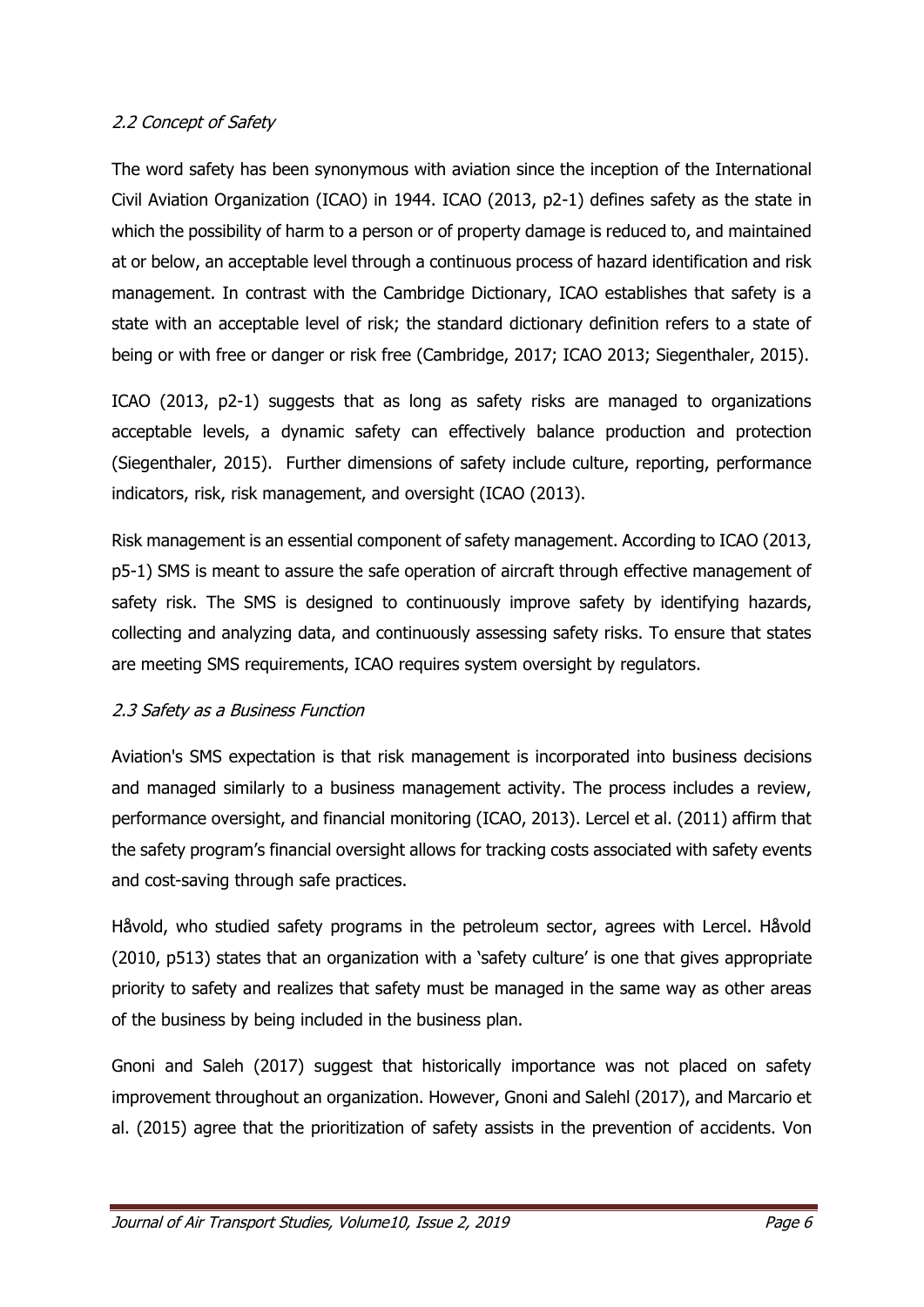Thaden and Gibbons (2008) argue that a SMS should be viewed as a necessary business investment.

## 2.4 Financial Benefits of Safety

Profitability is paramount to the survivability of aviation as an industry (Efthymiou et al., 2019; Efthymiou and Papatheodorou, 2018; O'Connell et al., 2020) and accident prevention supports profitability. In 2014, the world witnessed the financial effects suffered by Malaysian Airlines (Hodgson et al., 2015). The New York Times (2014) published that the airline, which was under financial difficulty before the accidents, suffered an increased quarterly loss of USD 97.6 million compared to \$55.9 million in the previous quarter. Hodgson et al. (2015, p35) suggest that the impact on Malaysian Airline's reputation with passengers was one from which they failed to recover, with a decrease in sales, an increase in flight cancellations, and refunds requested from passengers despite reduced fares and free ancillary offerings. Hodgson et al. (2015, p34) add that Malaysian Airlines lost 40% of its customer base because of the first accident and following the second accident (within four months),80% of the customer base had chosen other air carriers.

Lercel et al.'s (2011, p9) study of a Maintenance Repair Organization (MRO) demonstrates inadequate safety management of one event associated with the incorrect installation of a door connector following painting. One event costs USD 27,000. Due to inadequate action, the same event occurred four times that year, with a total of \$108,000 to rectify the damage. Lercel et al. (2011) estimate that the MRO would have seen a 983% return on investment if a system had proper SMS action been taken resulting in a suitable corrective action. With thin profit margins in aviation, a financial loss of any kind further impedes revenue streams. Identifying safety gaps or repetitive damage drives profitability in the long-term.

As of March 2019, global aviation has witnessed the grounding of all B737-Max aircraft following the 2018 Lion Air Crash followed by the 2019 Ethiopian Airlines Crash. In August 2019, the Federal Aviation Association (FAA) of the United States of America issued a statement stating the FAA (2019) commitment to return safe aircraft into service.

In January 2020, the FAA communicated the importance of extending SMS into various aspects of American Aviation, including the certification process (FAA, 2020). The absence of adequate safety controls has cost Boeing an estimated loss of \$40 million in the last quarter of 2019 (Flight Global 2019).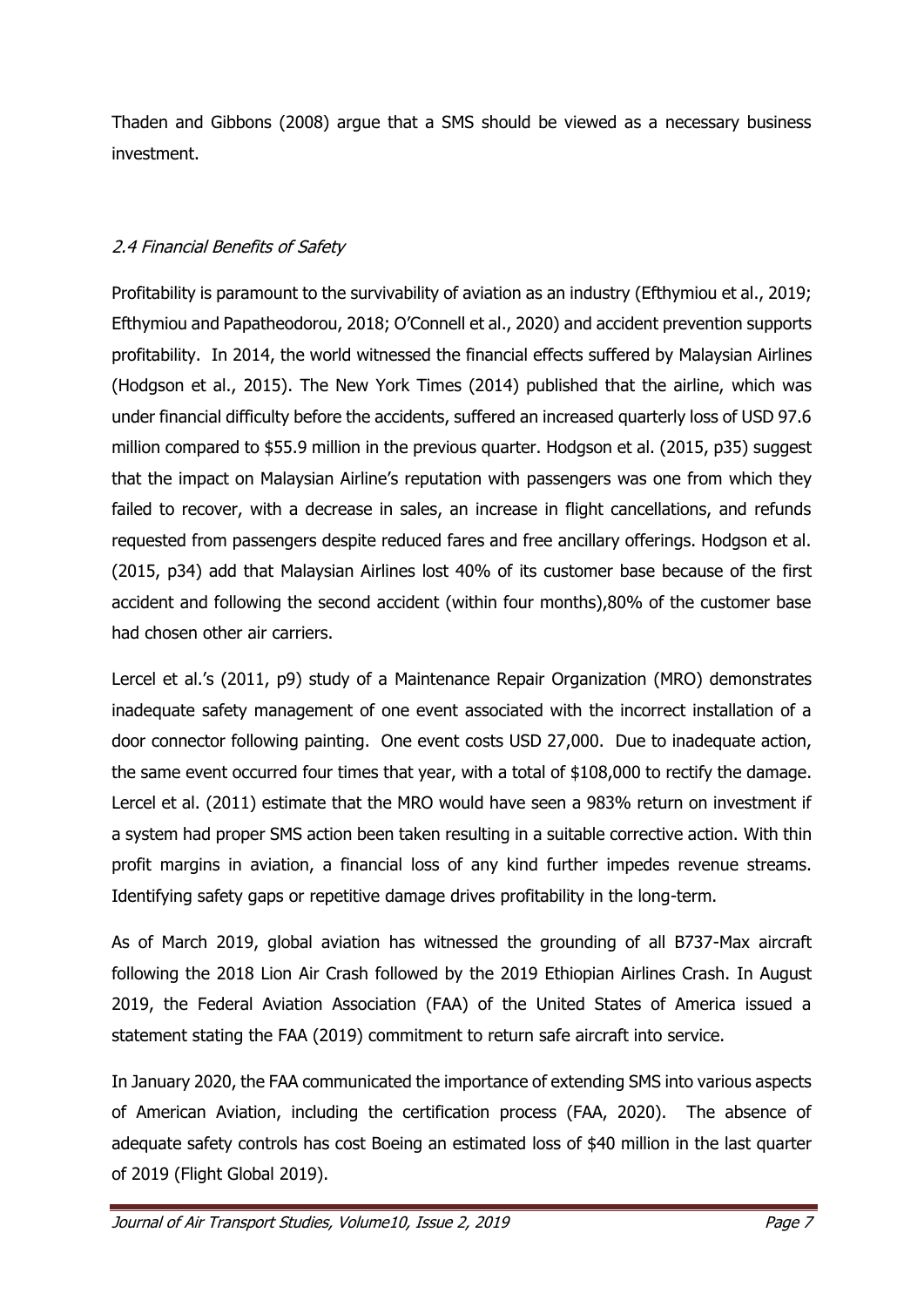### 2.5 Safety Culture and Safety Management

Somoo (2012, p12) links organizational culture to SMS arguing that effective safety management requires senior leadership responsibility in establishing a safety culture. Somoo's safety culture versus causation model shows the interrelationships between the implementation of an SMS program and safety culture. This model establishes that positive organizational safety culture impacts management's commitment and safety promotion, which results in the successful implementation of a safety management system. This relationship between SMS and safety culture is further explained by Gordon et al. (2007, p. 674) who describe safety culture being less tangible than the system yet working hand in hand to achieve safety within an organisation.

### 2.6 Defining Safety in Canada

The Canadian Aviation Regulations (CARs) do not define the word safety but do define its management through the Safety Management System. Both ICAO and Transport Canada Civil Aviation (TCCA) strive for an elimination of aircraft accidents and serious incidents (ICAO, 2013; Transport Canada, 2008), with one major divergence as detailed in TCCA Advisory Circular No 107-001. TCCA recommends (2008) that CAC communicates the expectations of zero incidents.

Without a definition of aviation safety, or reference to ICAO's definition of safety, employees of CAC may not know ICAO's definition of safety and may subscribe to a ubiquitous understanding of safety. Adding to the misperception, (ICAO, 2013), a goal of "zero incidents", if taken literally, would indicate that CAC believes a goal of "zero incidents" is a realistic benchmark (Transport Canada, 2008). TCCA (2008) expects CAC to strive for "zero safety incidents" achieved through an SMS. However, by the very definition of aviation safety, safety refers to a reduction in risk rather than an elimination.

Without defining safety in Canadian aviation, subjective judgment calls from air carriers and regulatory inspectors may lead to variation in the implementation of safety regulations or focus, as observed by the author, who has worked in Canadian Aviation in various Safety Management roles. Such subjectivity means that safety errors and gaps are not uniformly and consistently managed. Subjectivity prevents a ubiquitous understanding and application of an organizational understanding of safety.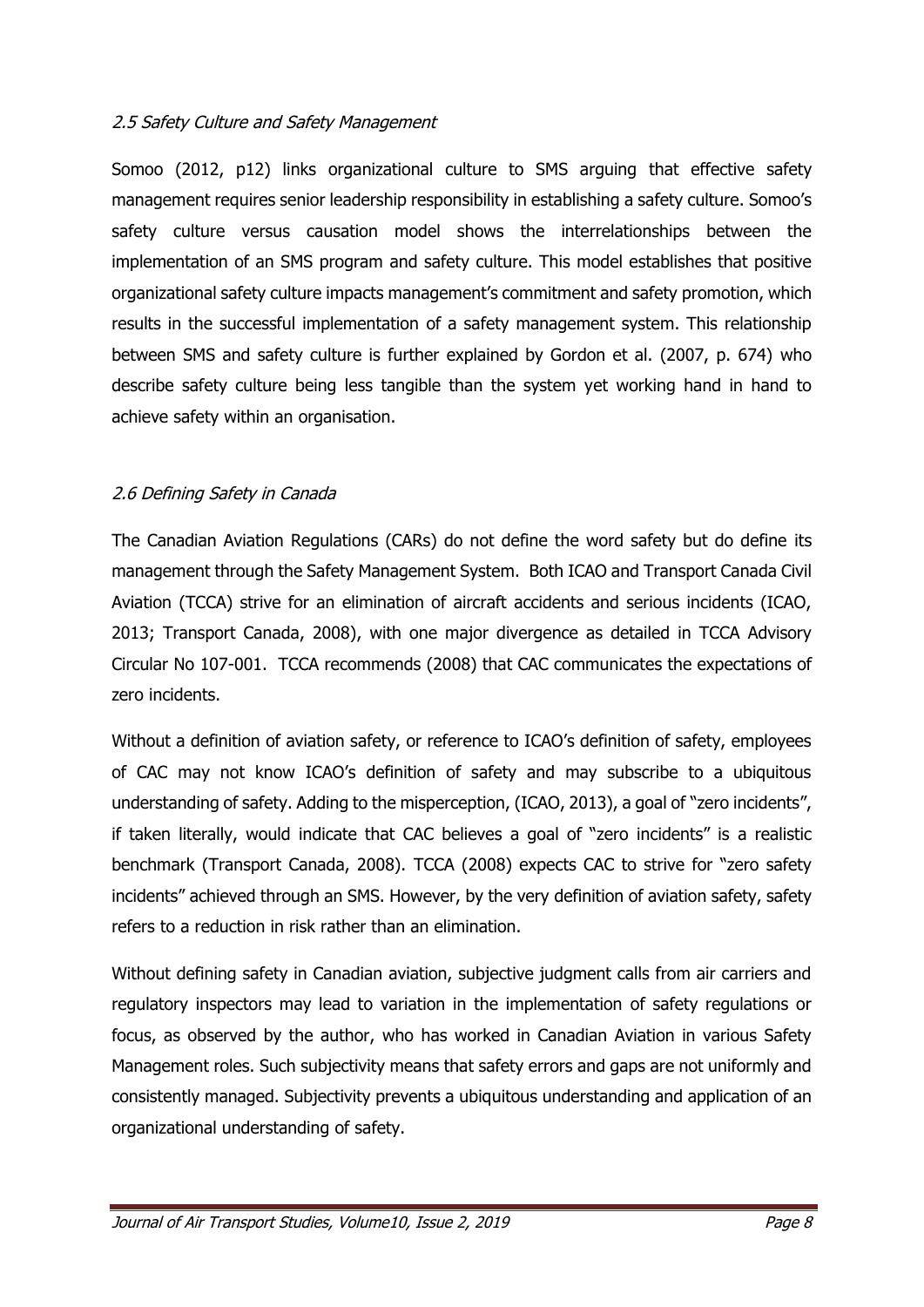In Canada, eight airlines, have undertaken IATA's safety validation process (Transport Canada, 2017). All airlines that have IATA ratings are the largest carriers or subsidiaries of the largest carriers in the country and have benefited from international business, such as codeshares through this validation process. Of the Twenty-six non-IATA air carriers in Canada, most (19, or 70%) referred to safety on their website, and less than half (12, or 44%) referred to the use of a SMS<sup>1</sup>.

It appears that most CAC has acquired and international safety best practice qualification and are assumed to operate at the minimum acceptable level of safety as outlined in the Canadian Aviation Regulations (CARs). However, the majority of CAC communicate the importance of safety and almost half promote the use of a safety system program to the travelling public.

## **3. RESEARCH METHODS**

## 3.1 Methods to reach Research Objectives

The methodology in this paper is based on a mixed-method approach, which allows the consolidation of quantitative data from surveys, qualitative data from semi-structured expert interviews and responses from semi-structured survey questions. The mixed-method approach was chosen as a means to compare the opinions of those managing safety in Canada to those who are responsible for the implementation of safety practices. The survey and interview data were gathered under the condition of anonymity and approval of the ethics committee. Interviewees were given a number and descriptor.

Table 1 summarizes the method and approach used to accomplish the paper's aim. Given the regulatory framework and subjective execution of "safety" throughout CACs, three objectives have been identified.

|  |  |  |  | Table 1. Research objectives and methodological approach |  |
|--|--|--|--|----------------------------------------------------------|--|
|--|--|--|--|----------------------------------------------------------|--|

| <b>Objectives</b> | Approach                                                                                                                                                             |
|-------------------|----------------------------------------------------------------------------------------------------------------------------------------------------------------------|
|                   | <b>Objective</b> 1: <i>Conduct a This objective was met by conducting a</i>                                                                                          |
|                   | comprehensive literature review comprehensive literature review including<br>identifying the underpinning factors   publications from ICAO, TCCA, academic journals, |
|                   | which impact the priority of safety trade books, and safety theses, in addition to                                                                                   |
|                   | globally and how it is translated to attending Cranfield's SMS short course (2016) and                                                                               |
| CAC.              |                                                                                                                                                                      |

<sup>&</sup>lt;sup>1</sup>A concept not understood by the public and often misunderstood by aviation professionals.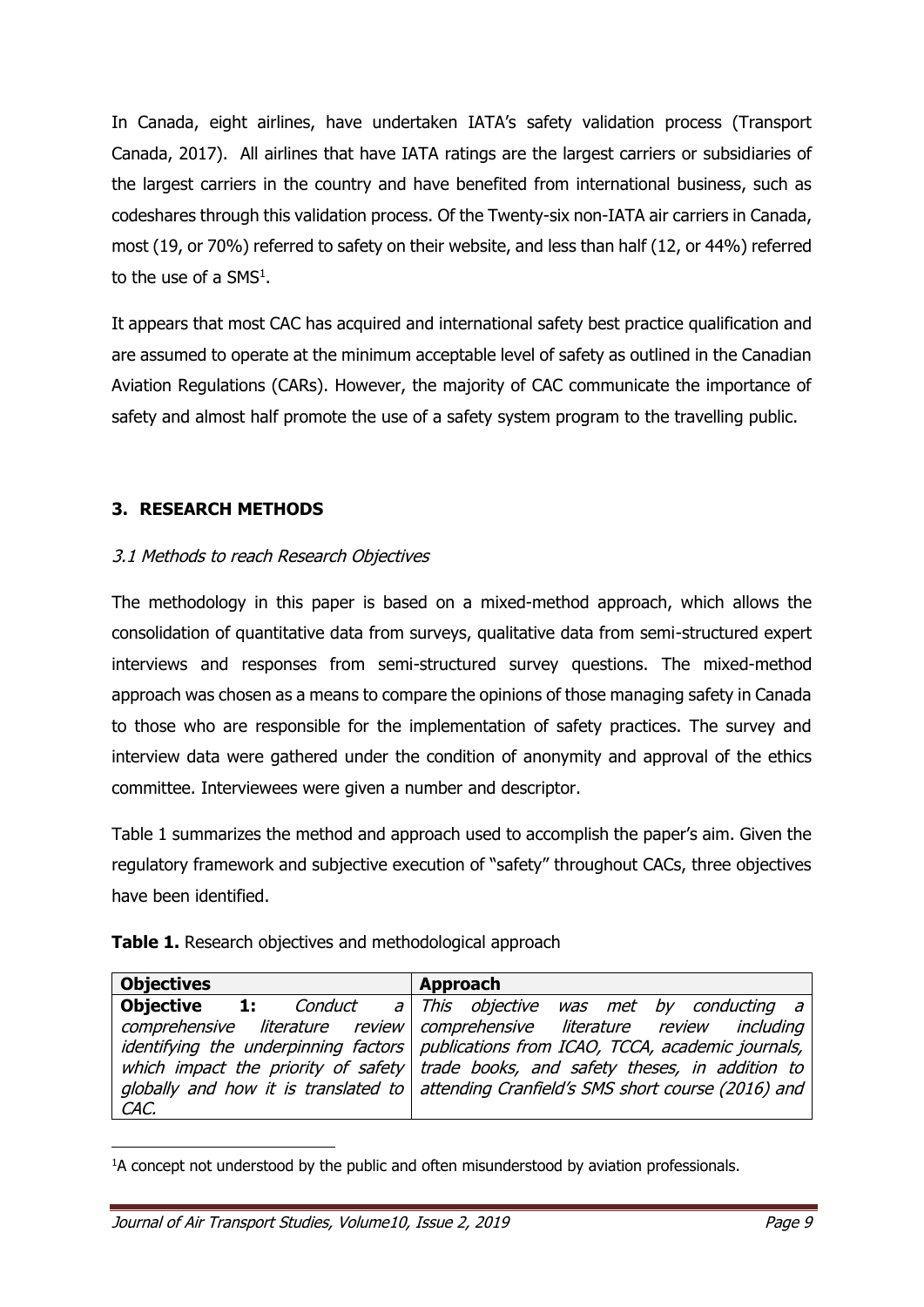|                                                                                                                                                                                                                                                              | Wiegmann and Shappell's HFACS methodology<br>workshop (2017).                                                                                                                                                                                                                                                                                                                                                                                                                                                                                                                                                                                                                                                        |
|--------------------------------------------------------------------------------------------------------------------------------------------------------------------------------------------------------------------------------------------------------------|----------------------------------------------------------------------------------------------------------------------------------------------------------------------------------------------------------------------------------------------------------------------------------------------------------------------------------------------------------------------------------------------------------------------------------------------------------------------------------------------------------------------------------------------------------------------------------------------------------------------------------------------------------------------------------------------------------------------|
| <b>Objective 2:</b> Conduct a case study<br>with expert feedback regarding a<br>robust SMS program, the priority of<br>safety, and the support of sufficient<br>resources and engaged management<br>in upholding safety within CAC.                          | This is the secondary objective of the article. This<br>objective was accomplished by conducting semi-<br>structured expert interviews with seven experts<br>from the Canadian aviation industry, including<br>experts from the TCCA and ICAOs Safety<br>Management International Collaboration group. All<br>interviews were analyzed for commonalities to<br>identify trends.                                                                                                                                                                                                                                                                                                                                      |
| <b>Objective 3:</b><br>Comprehend<br>the<br>perception of safety management<br>culture from the perspective of CAC<br>employees, and identify the impact of<br>organizational culture and how the<br>views of the experts align with the<br>practical world. | This is the final objective of the article. Due to the<br>limited and proprietary nature of the information of<br>data in Canada aviation, primary exploration from<br>the perspective of respondents from CAC was an<br>essential component in collecting primary data<br>unique to this topic. This objective was undertaken<br>through an extensive, comprehensive semi-<br>structured online survey of 164 responses from<br>associates from Canadian air carriers. Following the<br>structured questions, a short answer option was<br>available for respondents. The data were analyzed<br>conjunction with expert opinions. Trends,<br>in.<br>commonalities, and differences were identified and<br>reported. |

## 3.2 Quantitative and Qualitative Approach

The survey was created online in Google Forms. The data collection was open from January 6, 2017, to February 21, 2017. The survey had a total of 16 questions; there was a combination of question styles; incorporating a five-point Likert scale ranging from "strongly disagree" to "strongly agree"; together with multiple choice, and ranking questions.

The survey was designed to incorporate key elements of previous research including organizational safety communication, task focus, and management as role models, reporting, and organizational culture. The survey questions included the following topics: demographics (4 questions), company safety perspective (Q1), management as an example (Q2), risk in aviation (Q3), role of TCCA & safety departments (Q4), deviation from procedures (Q5), work focus (Q6), communication (Q7), reporting (Q8-9), factors contributing to safety (Q10), and organizational focus and priority (Q11-12).

The survey link was disseminated to individuals who are known employees of CAC through the researcher's list of personal contacts on LinkedIn and Facebook. In addition, postings were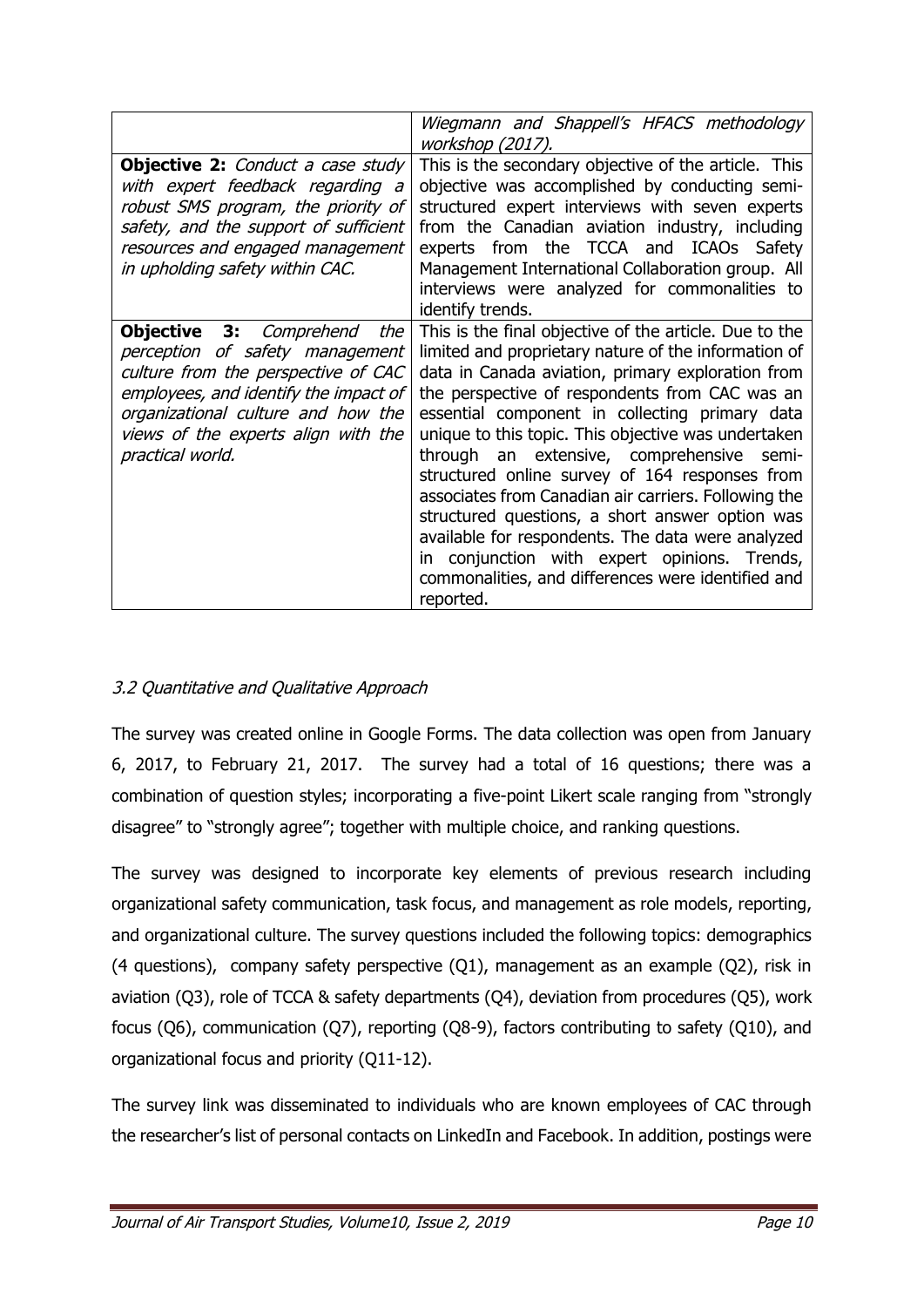made on Facebook Canadian aviation chat groups2, inviting members' participation in the survey. Some primary recipients shared the link on their Facebook pages.

The qualitative approach consists of semi-structured interviews conducted with seven aviation experts. Interviews were administered in person, by phone, by email, or some combination thereof and recorded, then annotated. The sample for the qualitative research included Canadian aviation safety experts whose aviation experience ranged from 20-45 years, both in Canada and internationally, within various safety roles. The average in-person interview was 90 minutes long, involving discussion on approximately 24 questions. The semi-structured interviews provided a uniform format while still enabling experts the freedom to elaborate on specific topics. The interview questions were grouped into six categories: safety challenges, successful implementation of SMS, measuring safety culture, Reason's "Swiss Cheese" model and other models, which support an SMS, and the importance and priority of safety from their perspective.

| Table 2. List of Safety experts interviewed |  |
|---------------------------------------------|--|
|---------------------------------------------|--|

| Expert<br>Identifier | Area of Expertise                                                              |
|----------------------|--------------------------------------------------------------------------------|
| Expert 1             | Director of Flight Operations, CAR 604/704 Operator - Business Aviation        |
| Expert 2             | Director of Safety, CAR 705 Operator - Commercial Aviation                     |
| Expert 3             | SMS Manager, CAR 705 Operator - Commercial Aviation                            |
| Expert 4             | Transport Canada - Regulator                                                   |
| Expert 5             | ICAO Safety Management International Collaboration Group Member -<br>Regulator |
| Expert 6             | Director of Approved Training Organization                                     |
| Expert 7             | Manager Cabin Crew, CAR 705 Operator - Commercial Aviation                     |

Qualitative data was also gathered from nine open response questions incorporated into the online survey. Examples of open-ended questions include: "we would like to know more about your thoughts regarding safety," and "if you disagree with this statement, please tell us why." All interviews were transcribed for data analysis.

The data were analyzed through descriptive statistics and both univariate and bivariate analysis. Categorical data were summarized using frequency and percentages. A chi-square test was used to explore relationships. A chi-square inferential test and cross-tabulation tables were used to quantify relationships between two categorical variables. All inferential analysis

<sup>&</sup>lt;sup>2</sup> An example of a Facebook Aviation group is Canadian Women in Aviation.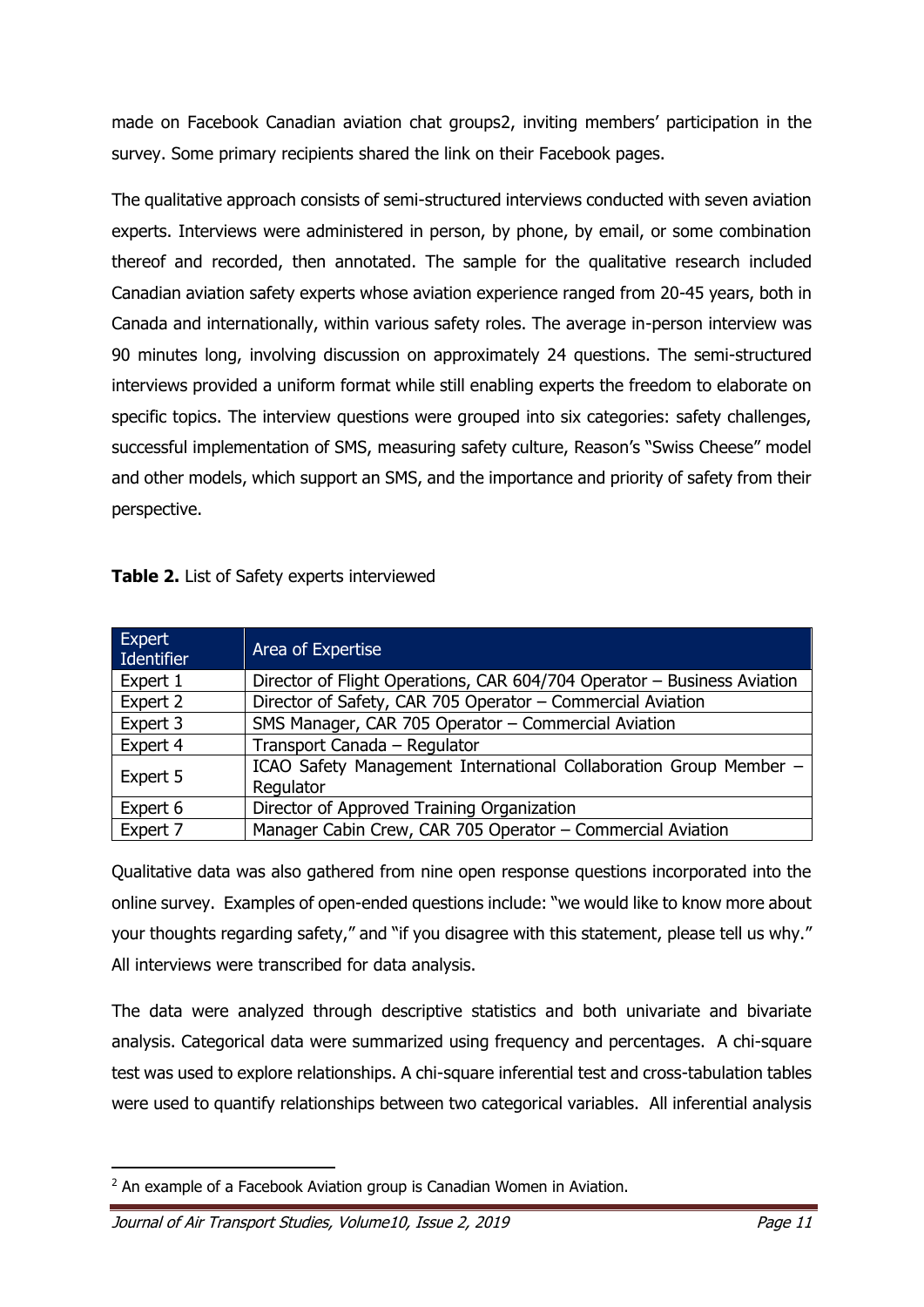was performed with 0.05 level of statistical significance. Content analysis was used to identify common themes from both the expert interviews and the open-ended survey questions.

## **4. CASE STUDY FINDINGS**

To gain a better understanding of SMS and the priority of safety in Canadian aviation, seven aviation experts were interviewed. These experts have been instrumental in the development and/or implementation of SMS within Canada. The experts were asked to list the top three challenges faced in achieving safety in Canada. The top three areas of development identified include: management commitment, organizational culture, and implementation of an SMS.

Expert 6, having implemented multiple SMS programs within Canada, declares a lack of management commitment results from the belief that "a lot of airlines think that they are safe; it's like telling someone to eat well and exercise when they already feel good." Expert 6 adds "it is a stark reality that an accident or an incident will cost them so much more than a SMS...if they have an accident, it will wipe their company out."

Expert 2elucidates on the second top-ranking area of development and organizational culture, affirming its link to management. "Culture needs to be fostered from an organization and leadership; however, safety cultures vary with the leadership." Expert 2 describes the implementation of SMS as "not fully implemented as ICAO intended. We are gaining a better understanding of quality management into safety, and are moving from reactive to proactive to predictive, but slower than expected."

## 4.1 Safety Challenges - Implementation of National SMS

The challenges faced by the implementation of a national SMS framework are transverse to areas of safety development. These challenges include management commitment and implementation of their SMS program. Experts 4,5, and 6 agreed that continuous SMS momentum through organizational support (management commitment) is incumbent on successful implementation. Expert 6, who trained TCCA Inspectors and consulted with numerous air carriers at the onset of SMS regulation, asserts the importance of continuous improvement with SMS implementation. "I've come back after a year and found that organizations… have fallen back to the way they have done things in the past." Experts 4, 5, and 6 agree that SMS needs to be more than just regulatory compliance. Expert 5, a key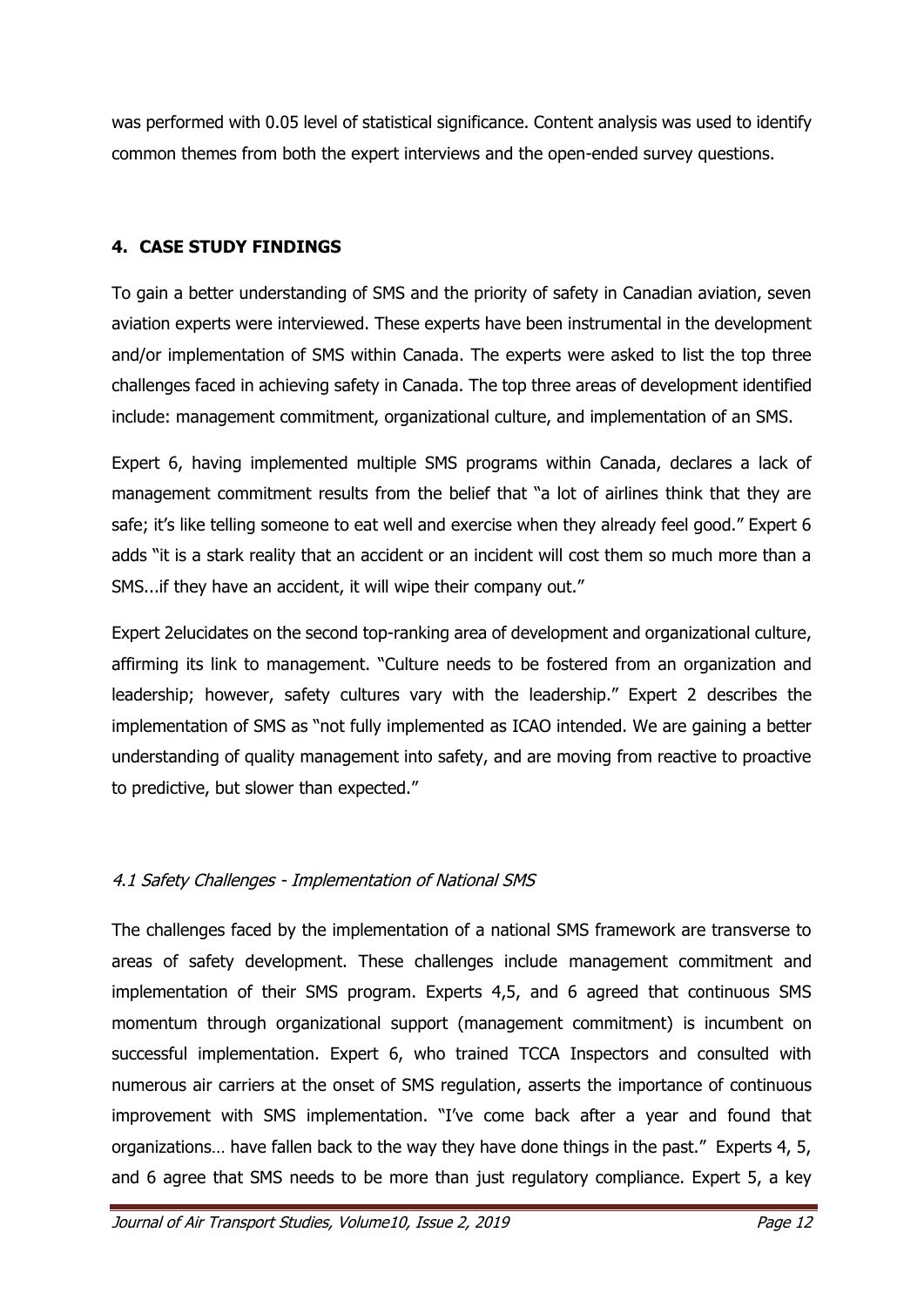player in SMS development, expresses "it's not about compliance; it's about developing criteria that work for an airline. Expert 6 further adds "that is the whole point with SMS, they are supposed to meet the regulation and so much more. Expert 7 agrees with both challenges listed in Table 3, "consistent management commitment to the objective," is our limitation to SMS implementation.

| Table 3. Challenges with SMS implementation as identified by the Experts |
|--------------------------------------------------------------------------|
|--------------------------------------------------------------------------|

| <b>Challenges of SMS Implementation</b>                      | <b>Experts Who Responded</b> |
|--------------------------------------------------------------|------------------------------|
| Management Commitment (continuous SMS momentum)              | Expert 1, 3,4, 5, 6          |
| Implementation of a system rather than regulatory compliance | Expert 4, 5, 6               |

In the absence of a one size fits all approach to successful SMS implementation, Experts 4,5, and 6 affirm that safety should be tailored to rectify the gaps and needs of each organization. The top three factors for successful implementation of SMS include management commitment, organizational involvement, and quality principles for SMS (table 4).

| Table 4. Factors that contribute to successful SMS implementation as identified by the Experts |  |  |
|------------------------------------------------------------------------------------------------|--|--|
|------------------------------------------------------------------------------------------------|--|--|

| Factors that contribute to<br>successful   | <b>SMS   Experts Who Responded</b> |
|--------------------------------------------|------------------------------------|
| <b>Implementation</b>                      |                                    |
| Organizational involvement                 | Expert 1, 2, 3, 4, 5, 6, 7         |
| Management Commitment                      | Expert 1, 2, 4, 5, 6, 7            |
| Quality principles of SMS                  | Expert 2, 3, 4, 5, 6, 7            |
| Risk control/mitigation                    | Expert $4,5,6$                     |
| Reporting and feedback to employees        | Expert 3                           |
| Incremental changes in the right direction | Expert 1                           |

## 4.2 Safety and SMS Success

Experts' 1, 2, 4, 5, 6 and 7 opinions reveal that the challenges/areas of development for safety and SMS are identical to the factors that have contributed to the successful implementation of SMS: management commitment and organizational culture.

Expert 5 shared that successful implementation of a SMS can be achieved through a safetyconscious organizational culture, which is shaped by management. "A safety management system is just infrastructure unless you have a culture…which lays the foundation," and gives safety a high level of importance.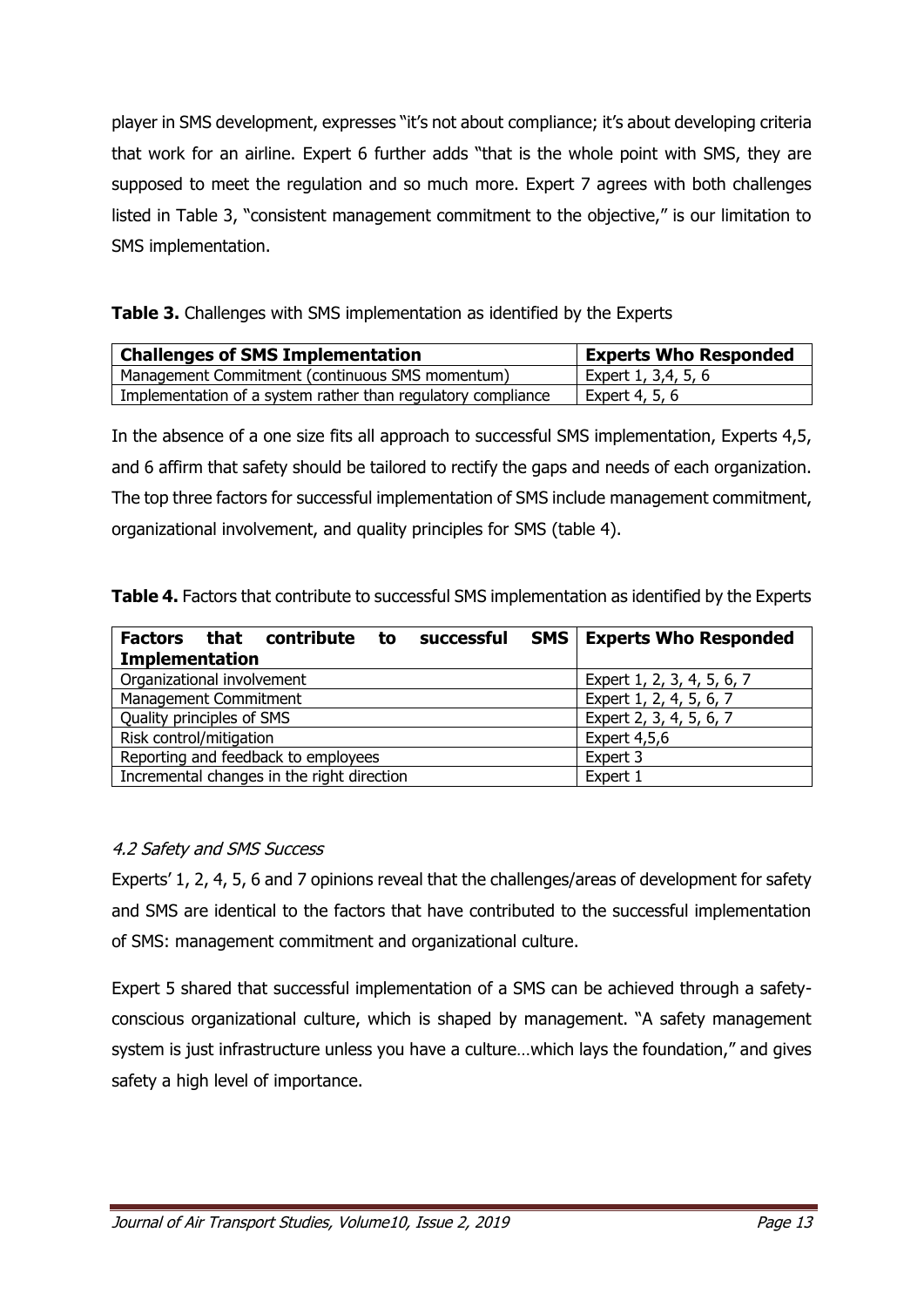#### 4.3 Success of National SMS in Global Comparisons

In benchmarking Canada's success with SMS implementation, experts were asked how they view the success of SMS to that of other countries. Experts 1, 3, 4, 5 and 6 agreed that Canadian aviation organizations have been progressive with the implementation of SMS. "We have moved regulation forward [in various capacities of aviation], although EASA may have done a better job" (Expert 5). Expert 3 states, "I believe it has been a great success because Canada was the first country to make it mandatory." Expert 4, having worked with SMS on an international level states, "ours is broader than [ICAO] Annex 19; we include an internal audit program. It's not a limitation, it's an enhancement."

Expert 1 compared Canada's SMS to that of the USA and concluded that Canada was progressive when compared to "third world countries,"<sup>3</sup> yet it fell short of effective implementation in comparison to the EU.

### 4.4 Measuring Safety Culture

The experts identified three commonalities in measuring CAC safety culture. These include adequate resources, management commitment, and regulatory compliance as shown in Table 5. Experts 4 and 5 attest that there is a relationship between resources, management commitment, and regulatory compliance. Adequate resources include the appropriate number of staff, staff training, resources for safety enhancements, and demonstration of a "just culture" environment. This environment supports a culture in which employees are comfortable raising concerns, are encouraged by management to be safety-minded, and where a safety program is fostered and promoted across the organization.

Experts 2, 4, 5, 6 and 7 agreed that adequate resources allocated to a safety department demonstrate investment in and value given to safety. When the "Accountable Executives supports safety, safety is given importance and value in an organization," Expert 7 states. Expert 2 adds that a company's commitment to an investment in a SMS program is "based on the Accountable Executive".

Experts 4 and 5 agree that the "compliance and effectiveness of a system is an indicator of culture. Expert 3 was the only one who identified reporting as an independent variable, and

<sup>&</sup>lt;sup>3</sup>Although Canada's SMS was progressive when compared to that of "third world countries," it is noteworthy to add that that in 2011, countries listed on the Third World Human Development Index include Kenya, Ethiopia and Pakistan; all whose national airlines are IOSA qualified and code share internationally (Nations online, 2017).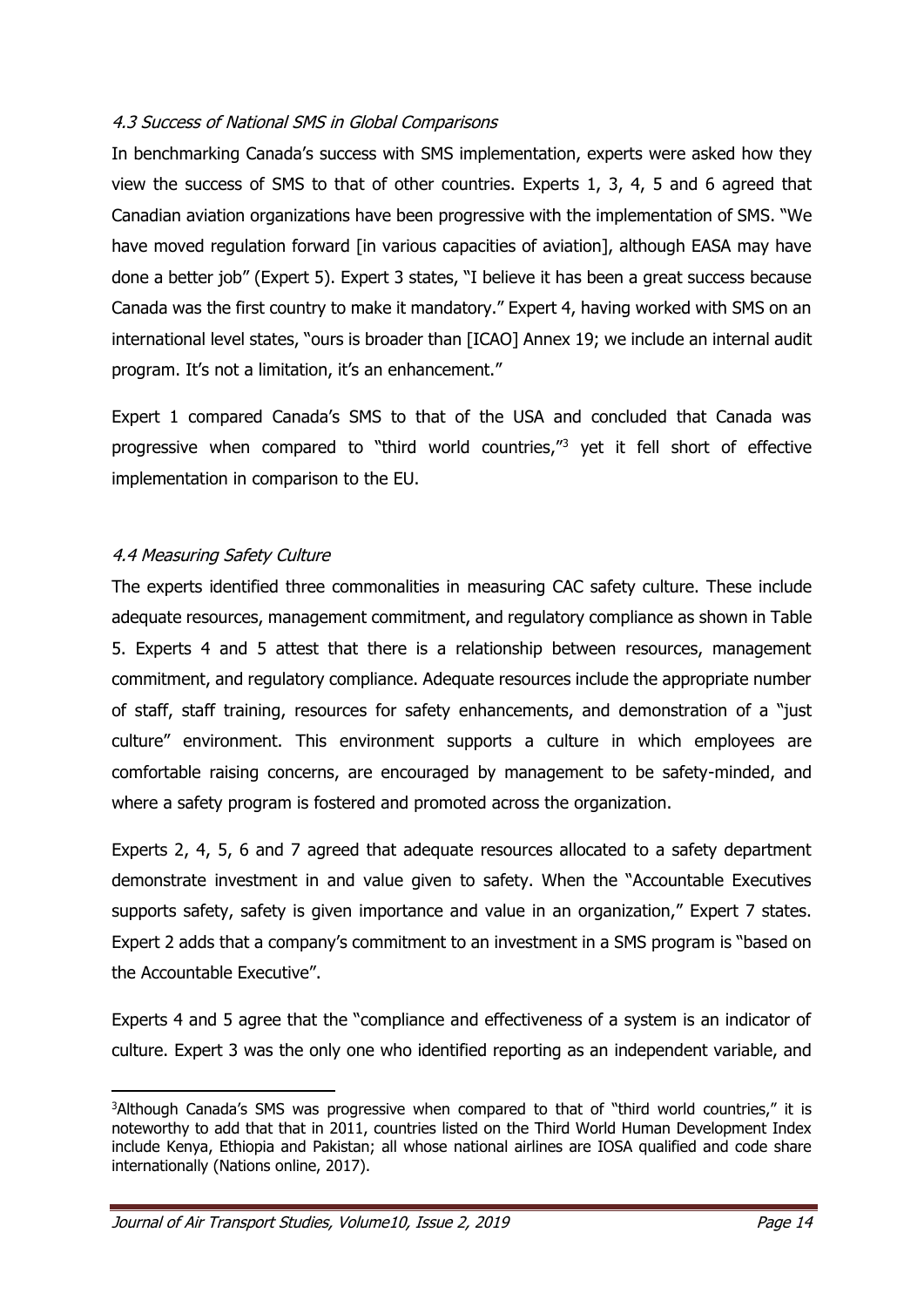as a measure of safety culture. However, Expert 2 maintains that the correlation of multiple factors contributes to safety culture. Expert 2 asserts: "Reporting is an indicator of a safety culture, but a reporting culture is not the only measure of a safety culture. Balance of operations and safety, and costs for safety investments, how we support our employees when they make mistakes, those are all other indicators."

|  |  | Table 5. Top 3 attributes of safety culture |  |  |
|--|--|---------------------------------------------|--|--|
|--|--|---------------------------------------------|--|--|

| Top 3 attributes of safety culture                   | <b>Experts Who Responded</b> |
|------------------------------------------------------|------------------------------|
| Adequate Resources                                   | Expert 2, 3, 4, 5, 6         |
| Accountable Executive Support (management commitment | Expert 3, 3, 7               |
| <b>Regulatory Compliance</b>                         | Expert 4, 5                  |

## 4.5 Company Wide SMS Involvement

When asked if safety should be viewed as equally important to all individuals within an organization, most experts agreed that safety affects all employees and is equally important, as shown in Table 4. The perspective of Expert 1 differed from the others. "[Safety] should not be equally weighted in all departments" (Expert 1). Giving the example of the variation in job functions and exposure to safety, Expert 1 states, "a bomb disposal expert might want to have a greater focus on safety than the person who does his laundry." Expert 3 opposes the perspective of Expert 1, stating that safety should be equally important to all employees in an organization, though some job functions give it less importance.

Expert 2 describes the importance of a companywide involvement: "It is the organization which delivers safety, an organization is a system. The jobs which are performed are a part of the system, which includes safety reporting. Unfortunately, we describe safety reporting as SMS, but SMS is not a thing, it's a concept of safety as our organization, and all jobs affect the organization, because the system delivers safety."

## **5. DISCUSSION**

This section includes the consolidation of 164 responses from the survey together with the inputs from expert interviews, in addition to open question responses.

Of all respondents, the largest job function represented were pilots (32%), followed by administrative staff (19%), and management (19%). Maintenance was least represented with only four respondents (2%). Many respondents listed multiple job functions as their primary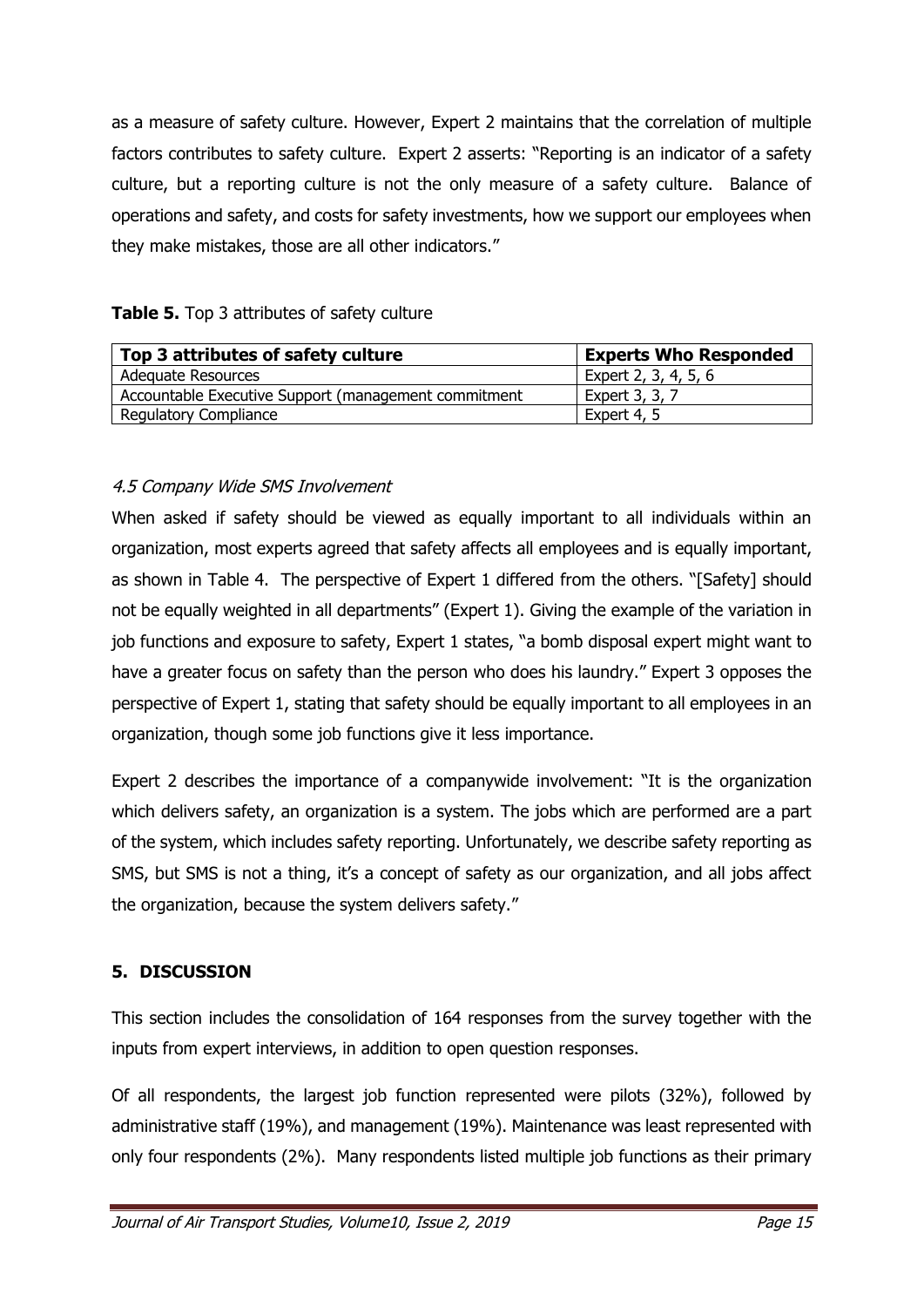role. For analysis, we simplified job functions. For example, all participants who selected management and other job functions as primary were categorized as management. More than half (55%) of the respondents had ten or more years of industry experience. Many respondents (31%) had worked for four or more air carriers.

## 5.1 Perception of Safety for Canadian Air Carriers Survey

During the survey, respondents were asked to rate how strongly they agreed or disagreed with the following statements shown in table 6. Using the 5-point Likert rating scale, responses ranging from strongly disagree to disagree and agree to strongly agree were combined. They are reflected as agree and disagree.

## **Table 6**. Survey Questions

| <b>Question Description</b>                                                                 |
|---------------------------------------------------------------------------------------------|
| The Company's safety perspective/safety policy has a positive effect on my attitude towards |
| safety.                                                                                     |
| My management provides and example of how to behave, think and act safely.                  |
| I find it necessary to modify safety/company procedures to make my job easier               |

## 5.2 Organizational Influences

Most respondents (69%) agree that their Company's safety perspective/safety policy positively impacts their attitude towards safety. Of the 164 respondents, one respondent who disagreed with the statement communicated the importance of individual responsibility. This respondent advised, "I have to be more vigilant in my attitude towards safety, to find things that others have overlooked, or to be fully aware of what's going on, possibly to exercise my right to refuse unsafe work." The top three common themes from open question responses are listed in Table 7.

#### **Table 7.** Common themes from open question responses

| <b>Themes</b>                                                                 | <b>Ranking</b> |
|-------------------------------------------------------------------------------|----------------|
| The Company does not deliver/follow up on safety initiatives                  |                |
| Safety is only considered when it is a means to meet regulatory requirements. |                |
| Safety is only important to avoid liability issues                            |                |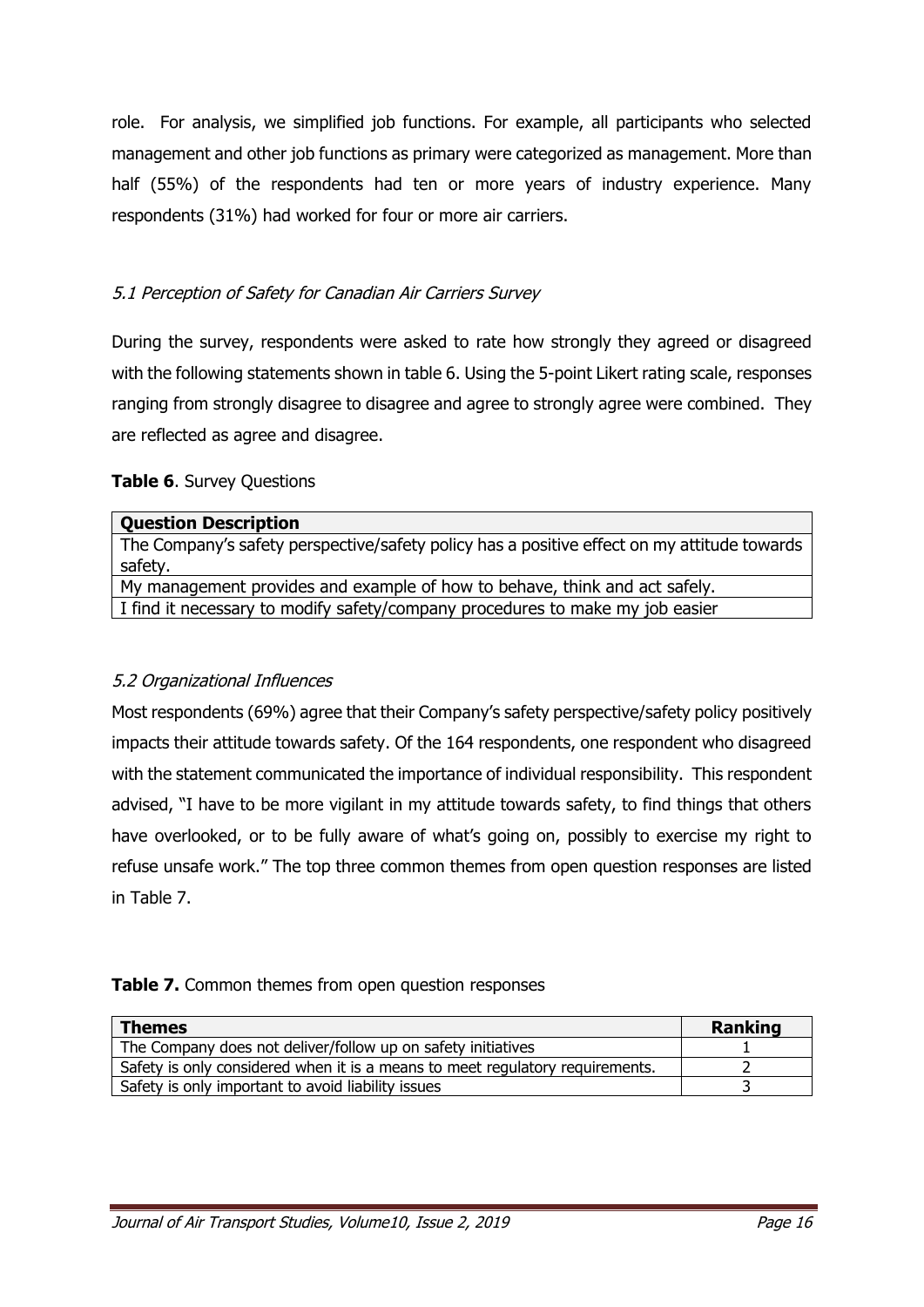## 5.3 Management Behaviour

The majority (65%) of participants agreed that their management provides an example of how to behave, think, and act safely. These findings are consistent with Wiegmann et al. (2017, p126), who confirm that management has long been recognized as playing a critical role in promoting organizational safety culture. One respondent expressed that as management, they required a "daily push" specific to safety. Expert 5 corroborates the importance of a daily push. Expert 5 states, "certainly when it comes to safety there needs to be a demonstrated commitment by people, that you walk the talk. People are enthusiastic when they are working together with management… there is safety leadership". The top three common themes identified by respondents who did not agree with the statement are listed in Table 8.

| <b>Themes</b>                                              | Ranking |
|------------------------------------------------------------|---------|
| Management are punitive with those who disagree with them. |         |
| Management violate regulation to generate revenue.         |         |
| Management provide inadequate solutions/equipment          |         |

## 5.4 Modifying Procedures

With buy-in to safety policies, and management as an example for safety behavior, respondents (32%) agree with the statement "I find it necessary to modify safety/company procedures to make my job easier and more efficient". Dekker and Breakey (2016, p189) assert that when a clear majority of workers routinely avoid certain rules, this signals that the rules are not written with their legitimate interests and their knowledge in mind, or in ignorance of the goal conflicts and resource constraints that drive real work.

One respondent justified procedural shortcoming as follows: "procedures must be adhered to, but it's necessary to keep in mind that I am working with the travelling public and there may be another way to get the same procedure [al] goal accomplished more effectively."

Expert 6 suggests that the most important priority of companies should be "to get the procedures right". The response to this survey question shows that the majority of respondents (54%) disagree with the need to modify safety/company procedures. Table 9 explores the relationship with two categorical variables using the chi square, and 0.05 level of statistical significance. Industry experience,  $X^2(4) = 3.58$ , p = .47, and number of air carriers years worked for,  $X^2(6) = 4.41$ ,  $p = .62$ , have no statistically significant association with the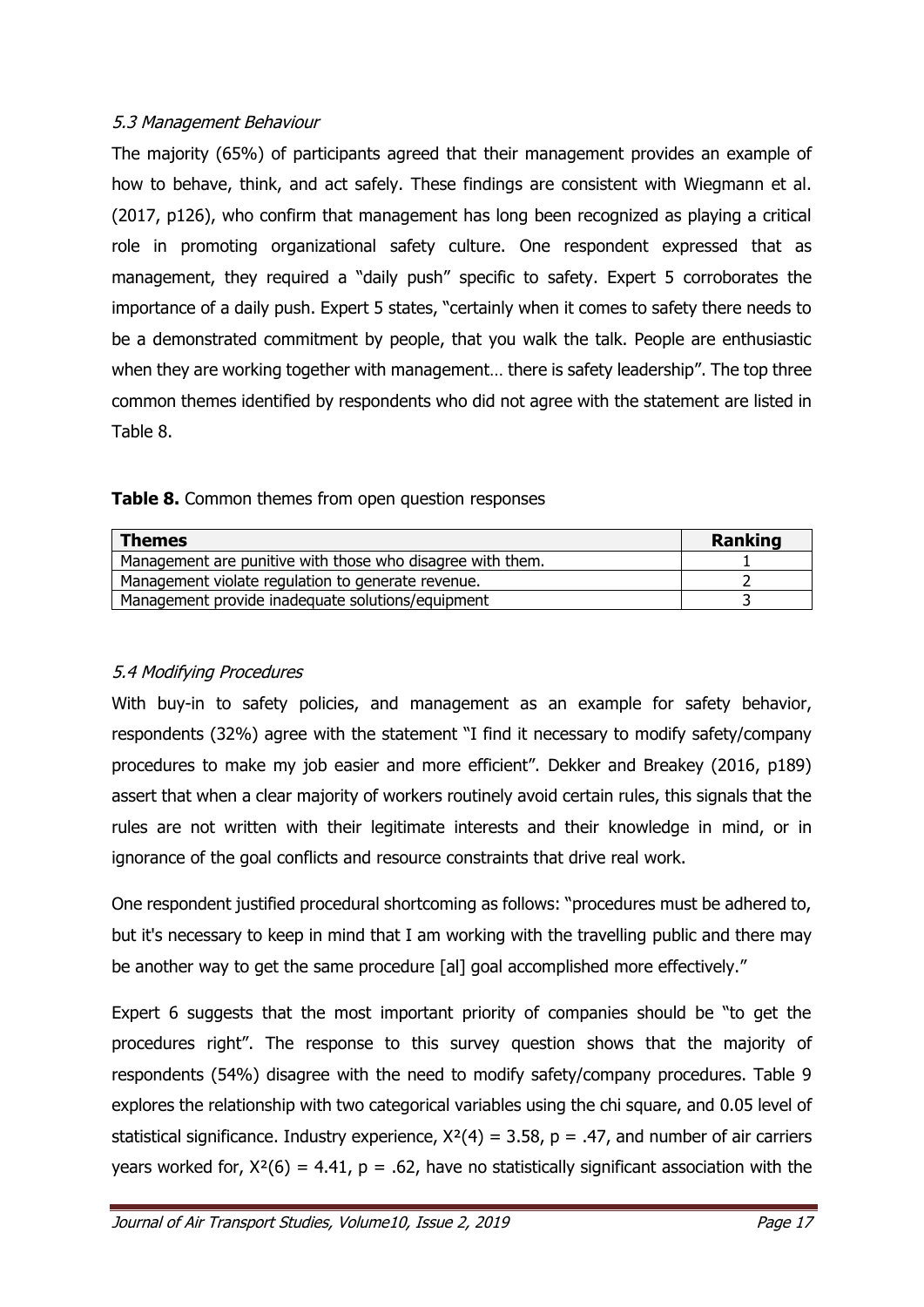statement "I find it necessary to modify safety/company procedures to make my job easier and more efficient (Q4)". For this question, job function is approaching statistical significance,  $x^2(10) = 17.64$ ,  $p = .06$ , in comparison to the other categories.

The top three job functions that modify procedures to simplify their job and improve efficiency include: Maintenance (50 %), Admin/Other (46.9%), and Flight Attendant respondents (37%). With only four respondents from the Maintenance job function, it may be more accurate to remove them. With their removal, the top three job functions which modify procedures include Admin/Other, Flight Attendants, and Management (32.3%) respondents. The Pilots respondents are least likely to modify safety company procedure (17.3%). One respondent mentioned that procedures "make my job easier."

| <b>Industry Experience</b>                           | <b>Strongly disagree,</b><br>disagree | <b>Neutral</b> | Strongly agree,<br>agree |  |
|------------------------------------------------------|---------------------------------------|----------------|--------------------------|--|
| 3 years or less                                      | 44.1%                                 | 23.5%          | 32,4%                    |  |
| 4-9 years                                            | 54.5%                                 | 12.5%          | 35.0%                    |  |
| $10+$ years                                          | 58.2%                                 | 12.1%          | 29.7%                    |  |
| <b>Number</b><br><b>of</b><br>airlines<br>worked for | <b>Strongly disagree,</b><br>disagree | <b>Neutral</b> | Strongly agree,<br>agree |  |
|                                                      | 41.9%                                 | 16.3%          | 41.9%                    |  |
| $\overline{2}$                                       | 58.1%                                 | 16.1%          | 25.8%                    |  |
| 3                                                    | 62.5%                                 | 12.5%          | 25.0%                    |  |
| 4 or more                                            | 54.9%                                 | 13.7%          | 31.4%                    |  |
| <b>Job Function</b>                                  | <b>Strongly disagree,</b><br>disagree | <b>Neutral</b> | Strongly agree,<br>agree |  |
| Administration/Other                                 | 37.5%                                 | 15.6%          | 46.9%                    |  |
| <b>Flight Attendant</b>                              | 48.1%                                 | 14.8%          | 37.0%                    |  |
| Maintenance                                          | 50.0%                                 |                | 50.0%                    |  |
| Management                                           | 61.3%                                 | 6.5%           | 32.3%                    |  |
| Operations                                           | 36.8%                                 | 31.6%          | 31.6%                    |  |
| Pilot                                                | 69.2%                                 | 13.5%          | 17.3%                    |  |

**Table 9.** Variables associated with the modification to safety procedures to may make job easier and more efficient.

Note: Bold and italicized values are statistically significant.

The top three common themes that justify deviation from the procedure are: procedures modified to simplify tasks, not complying with obsolete procedures, which are still in circulation, and procedures that are too stringent.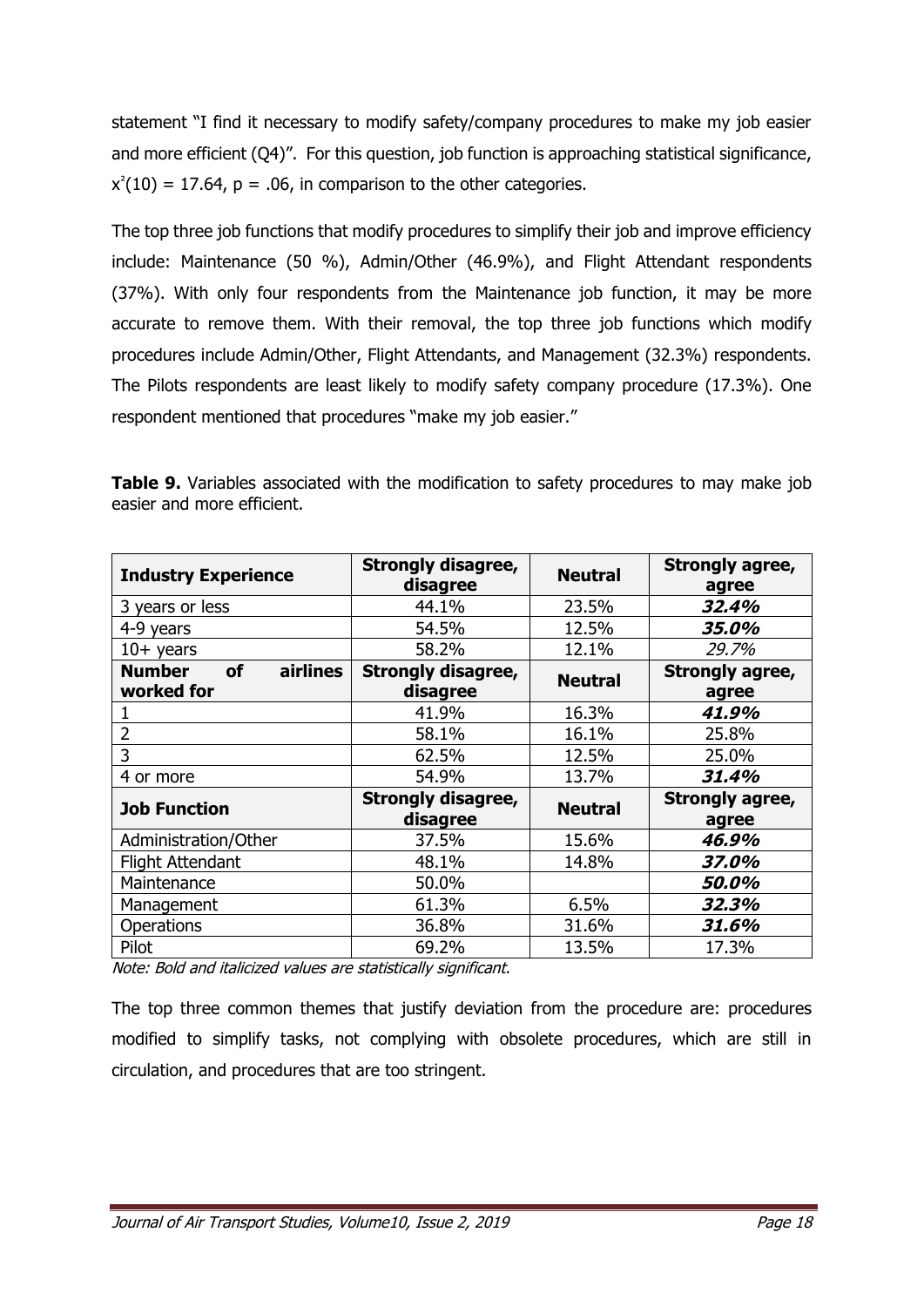### 5.5 Communication

Although CAC specifies safety on their websites, the perception of the most communicated message by management within the last 12 months was cost. Expert 2's perspective explains why this inconsistency may exist. Expert 2 discloses that "marketing safety for the engagement of employees and to gain public confidence is easily understood when safety is considered the number one priority, however, we are in business to make money, and one way to make money is through safety, the overall objective is to make money."

Figure 1 shows that most respondents (20%) rank cost as the number one topic communicated to them in comparison to other messages. The overall message of cost is communicated twice as much in comparison to safety (10.3%). Although cost is most often communicated to respondents by management, respondents ranked decreasing cost and increasing revenue as their lowest priority of focus (12.1%). This question may infer that the messages communicated by management may not have an impact on work focus.





## 5.6 Reporting

The largest area of focus in the survey, which aims to understand the respondents' behavior, is safety reporting. Although reporting is a component of a SMS, reporting behavior from respondents allows the researcher to understand when and why employees contribute to the SMS.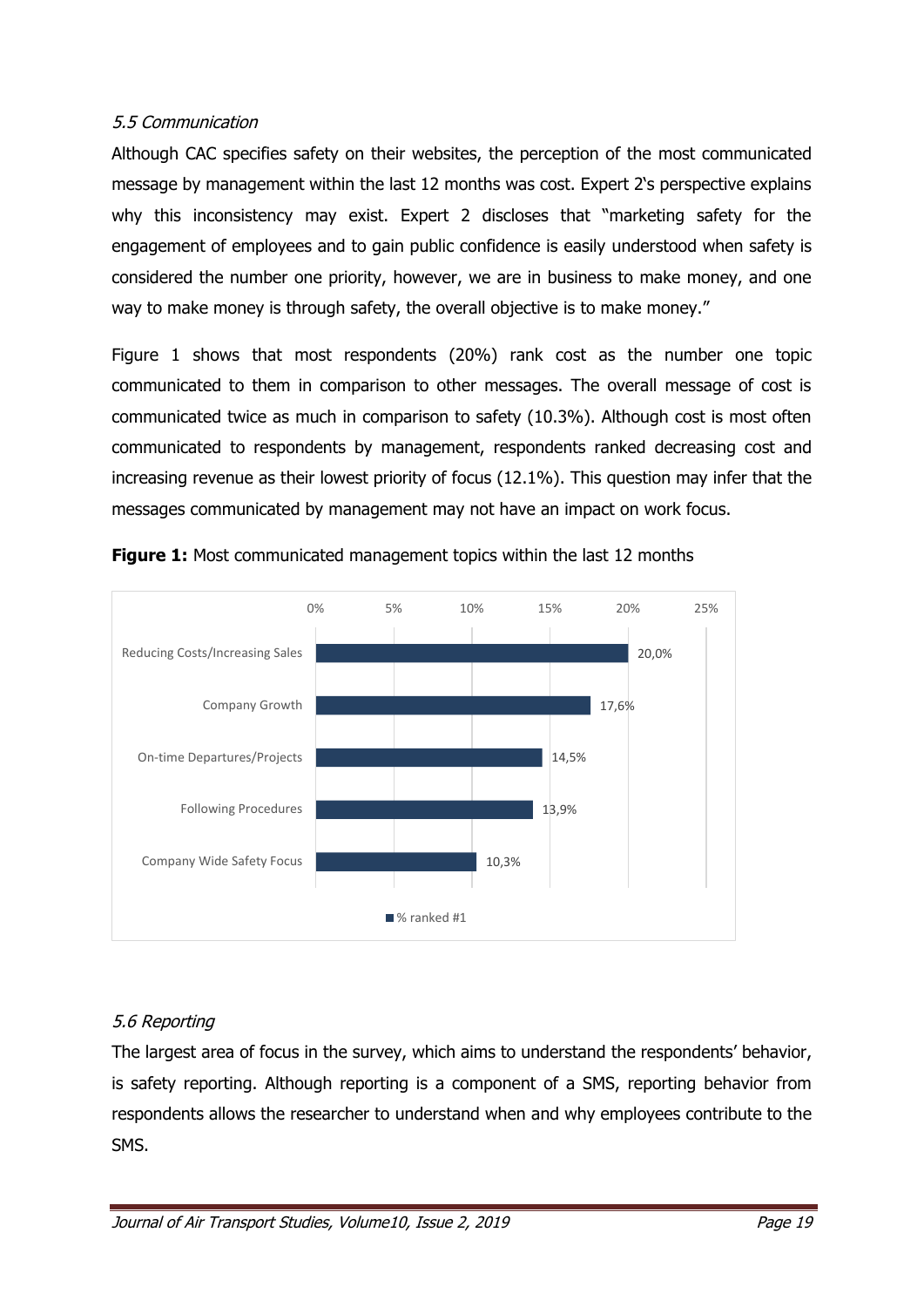The top three safety reportable observations that have not been reported include: procedural violations (24.2%), unsafe behavior (23.0%), and blocked fire exits, tripping or similar safety hazards (20.6%). The least unreported is a reportable safety event (an event required by the regulators/company to be reported) (6.7%). Respondents (50%) agree that their job exposes them to hazards, which need to be reported, and 55.2% had not observed any safety related reportable issues at work.

Experts 2, 3, 4, 5, and 6 agree that "conceptually people may believe that they do not see "a reportable occurrence, or that reporting parameters are either too narrow or broad" (Experts 4, 5 and 6). Experts 1, 2, 4, 5 and 6 communicate that they agree that the working environment is a factor, which inhibits reporting (organizational culture). Expert 5 expresses "if the safety culture is such that you don't have confidence that if you report something someone will get fired, it comes down to culture, how management supports things."

## 5.7 Organizational and Managerial Impact on Safety Reporting

Table 10 shows variables considered when exploring the relationships between a company's safety perspective/policy's impact on respondent attitude, management as a safety example, and an impact on reporting events, which include: unsafe acts, unsafe behavior, and unsafe working environment. Statistically significant differences were observed.

When exploring the company's safety perspective/policy across all six categories of reporting events, those who answered "agree" to the statement regarding the positive impact of the safety perspective/policy, are more likely to report safety events compared to the respondents who "disagree." A similar pattern was observed when exploring the relationship between management as a safety example across all six categories of reporting observed events. Those who answered "agree" that management provides a safety example are more also more likely to report events compared to respondents who disagree.

We found that management's behavior and actions have an impact on reporting in five out of six categories. The only event that management does not impact is a known safety event. The lack of statistical significance may be because such events are mandatory reportable as dictated by a regulatory requirement.

In exploring the sub-groups of disagree and agree there is a significant gap difference in reporting safety events. For example,58.8% of respondents who disagree with the statement "The company's safety perspective/safety policy has a positive effect on my attitude to safety", do not report unsafe working environments in comparison to the 10.5% who agree with the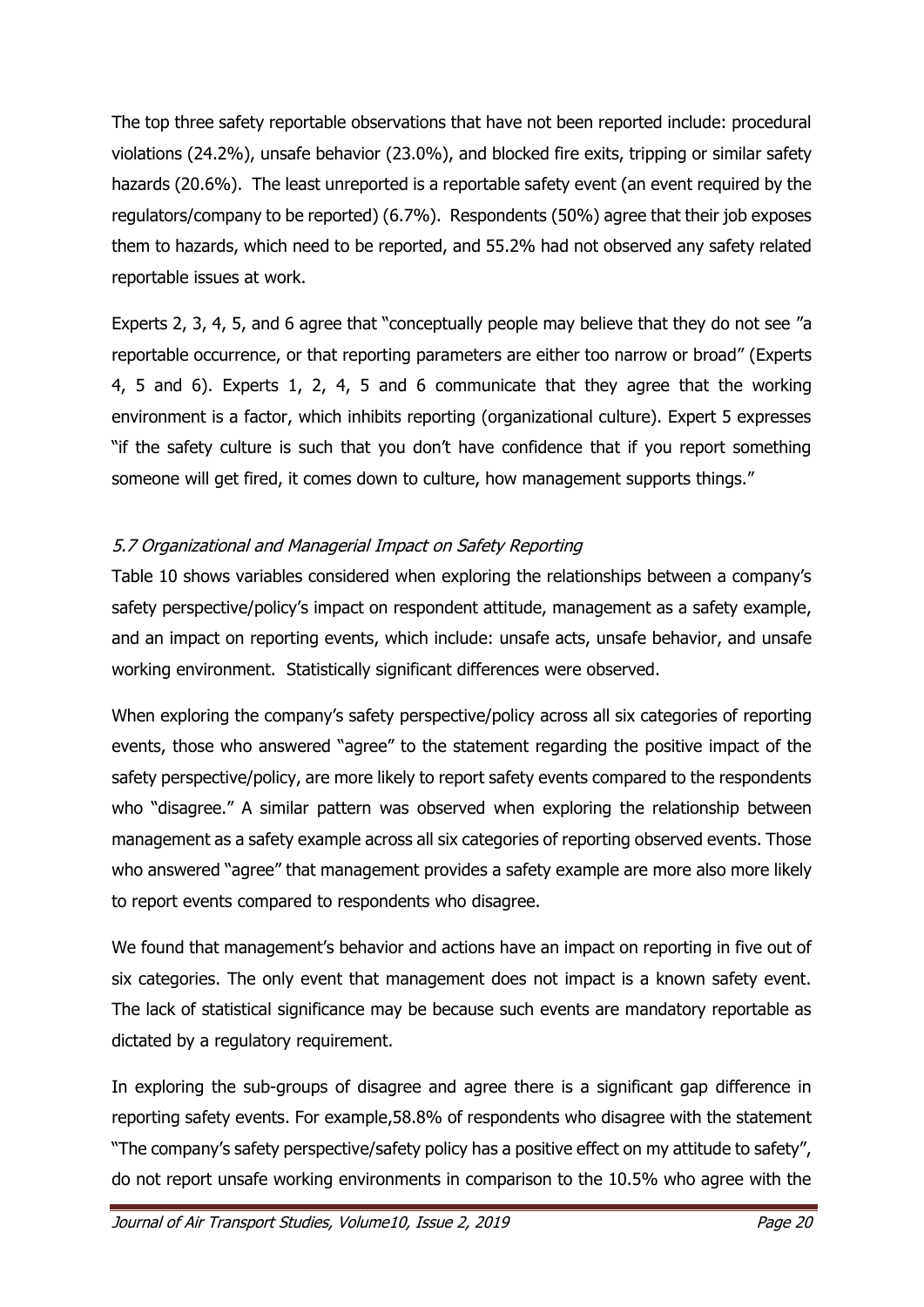statement and refrain from reporting unsafe working environment. That gap difference indicates that the group that disagrees with the statement is six times less likely to report than those who agree. Similarly, for the same safety event, 52% of the respondents who disagreed with the statement my management provides an example of how to behave, think and act safely do not report an unsafe working environment in comparison to the 8.3% who agree with management as an example. Once again, the gap difference indicates that the group that disagrees with the statement is six times less likely to report than those who agree.

| Safety events observed, but not reported |                                                                       |                                                                                                     |                               |                             |                             |                                  |
|------------------------------------------|-----------------------------------------------------------------------|-----------------------------------------------------------------------------------------------------|-------------------------------|-----------------------------|-----------------------------|----------------------------------|
| Related question/factor                  | <b>Blocked Fire</b><br>Exit, Tripping,<br>or similar<br>safety hazard | Procedural<br>Violation                                                                             | Safety Event                  | Unsafe Act                  | Unsafe<br>Behaviour         | Unsafe<br>Working<br>Environment |
|                                          |                                                                       | The Company's safety perspective/safety policy has a positive effect on my attitude towards safety. |                               |                             |                             |                                  |
|                                          | $X^2$ (2) = 3.07<br>$p = .22$                                         | $X^2$ (2) = 5.94<br>$p = .05$                                                                       | $X^2$ (2) = 3.69<br>$p = 16$  | $X^2$ (2) = 11.60<br>p<.01  | $X^2$ (2) = 16.44<br>p<.001 | $X^2$ (2) = 24.82<br>p<.001      |
| Strongly disagree,<br>disagree           | 35.3%                                                                 | 47.1%                                                                                               | 17.6%                         | 47.1%                       | 58.8%                       | 58.5&                            |
| Neutral                                  | 23.5%                                                                 | 26.5%                                                                                               | 5.9%                          | 20.6%                       | 29.4%                       | 29.4%                            |
| Strongly agree, agree                    | 17.5%                                                                 | 20.2%                                                                                               | 5.3%                          | 13.2%                       | 15.8%                       | 10.5%                            |
|                                          |                                                                       | My management provides an example of how to behave, think and act safely.                           |                               |                             |                             |                                  |
|                                          | $X^2$ (2) = 6.84<br>$p = .3$                                          | $X^2$ (2) = 9.93<br>p < .01                                                                         | $X^2$ (2) = 0.66<br>$p = .72$ | $X^2$ (2) = 6.19<br>p < .05 | $X^2$ (2) = 9.62<br>p < .01 | $X^2$ (2) = 28.33<br>p < .001    |
| Strongly disagree,<br>disagree           | 40.0%                                                                 | 36.0%                                                                                               | $8.0\%$                       | 32.0%                       | 40.0%                       | 52.0%                            |
| Neutral                                  | 18.8%                                                                 | 40.6%                                                                                               | 9.4%                          | 25.0%                       | 34.4%                       | 31.3%                            |
| Strongly agree, agree                    | 16.7%                                                                 | 16.7%                                                                                               | 5.6%                          | 13.0%                       | 15.7%                       | 8.3%                             |

**Table 10.** Exploring factors associated with not reporting safety events

Note: Shown percentages are for **not** reporting safety event, bold and italicized values are statistically significant.

#### 5.8 Job Function and Reporting

Table 11 shows that there is an association between job functions and reporting events. A difference exists in reporting rates based on job functions. Except for procedural violations and reportable incidents, the categories showed a statistically significant relationship. The Admin/Other category (37.5%) have not reported blocked fire exits, tripping, or similar safety hazards. The Flight Attendant job function responded with the largest percentage of not reporting procedural violations (40.7%), reportable incidents of unsafe acts (40.7%), unsafe behaviors (44.4%), and unsafe working environment (44.44%).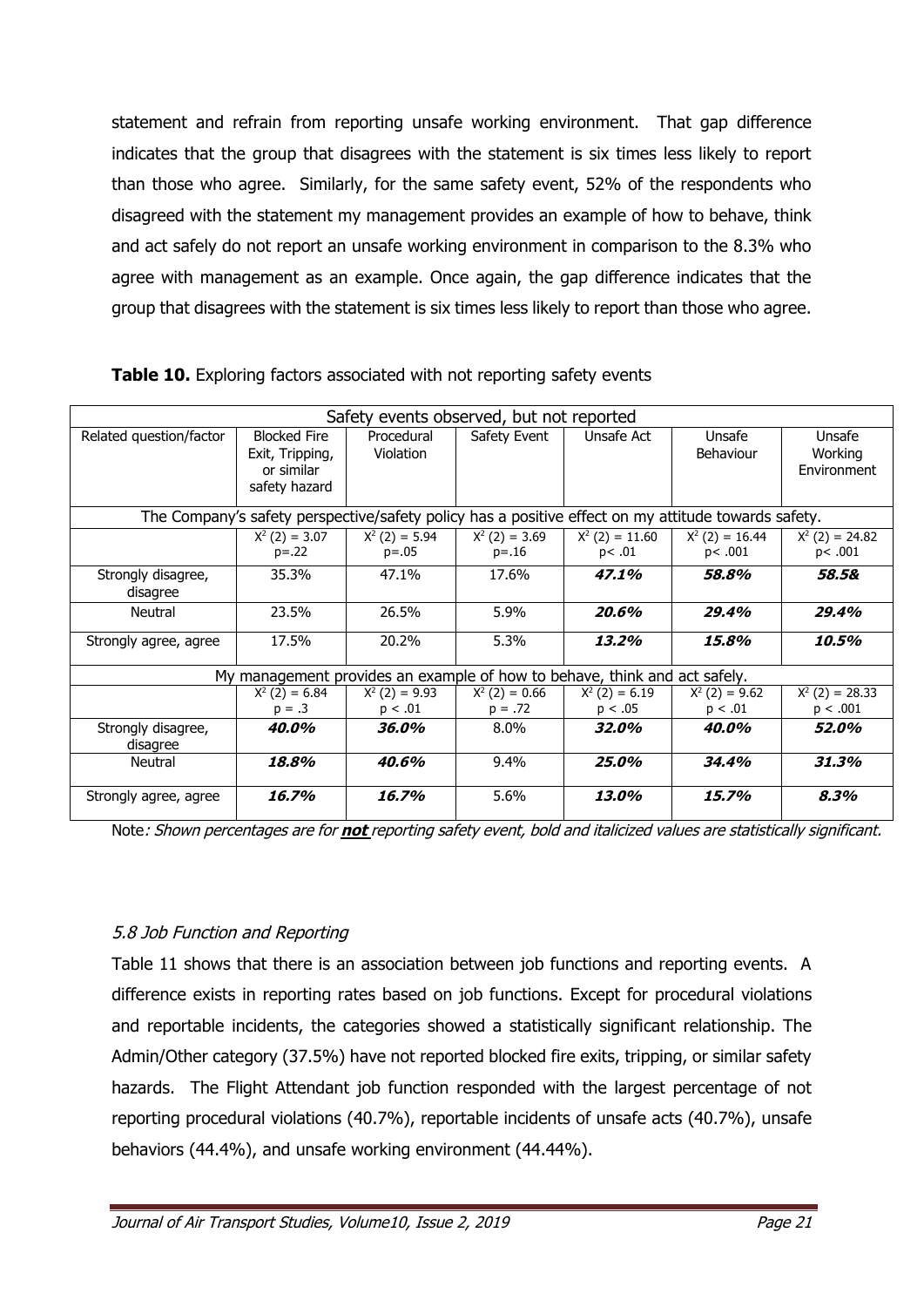|                      | <b>Blocked Fire</b><br>Exit, Tripping,<br>or similar<br>safety hazard | Procedural<br>Violation       | Safety Event                  | Unsafe Act                  | Unsafe<br>Behaviour        | Unsafe<br>Working<br>Environment |
|----------------------|-----------------------------------------------------------------------|-------------------------------|-------------------------------|-----------------------------|----------------------------|----------------------------------|
| Job category         | $X^2$ (5) = 12.88<br>$p = .02$                                        | $X^2$ (5) = 5.88<br>$p = .32$ | $X^2$ (5) = 2.25<br>$p = .81$ | $X^2$ (5) = 23.23<br>p<.001 | $X^2$ (5) = 10.93<br>p<.05 | $X^2$ (5) = 25.18<br>p<.001      |
| Administration/Other | 37.5%                                                                 | 25.0%                         | 9.4%                          | 34,4%                       | 28.1%                      | 34,5%                            |
| Flight Attendant     | 18.5%                                                                 | 40.7%                         | 11.1%                         | 40.7%                       | 44.4%                      | 44.5%                            |
| Maintenance          | 0%                                                                    | 25.0%                         | 0%                            | 0%                          | 25.0%                      | 25.0%                            |
| Management           | 25.8%                                                                 | 16.1%                         | 6.5%                          | 6.5%                        | 16.1%                      | 3.2%                             |
| <b>Operations</b>    | 26.3%                                                                 | 26.3%                         | $5.2\%$                       | 10.5%                       | 10.5%                      | 5.3%                             |
| Pilot                | 7.7%                                                                  | 19.2%                         | 3.8%                          | 7.7%                        | 17.3%                      | 11.5%                            |

## **Table 11.** Not reporting events by job category

Note: Shown percentages are for **not** reporting safety event, bold and italicized values are statistically significant.

## 5.9 Organizational Focus and Priority

In response to what respondents believe, the most important organizational focus is, most chose profitability (35%), followed by safety (24%), and closely followed by customer service (22%). Respondents believe that employee welfare is of the least focus (3%).

|  |  |  |  | <b>Table 12.</b> Top Priorities and Focus of the Companies and CAC, $n = 164$ . |
|--|--|--|--|---------------------------------------------------------------------------------|
|--|--|--|--|---------------------------------------------------------------------------------|

| <b>Focus categories</b>                                              | N(9/6)     |  |  |  |
|----------------------------------------------------------------------|------------|--|--|--|
|                                                                      |            |  |  |  |
| Most important focus for the company as communicated by respondents. |            |  |  |  |
| Profitability                                                        | 58 (35%)   |  |  |  |
| Safety                                                               | (24%<br>40 |  |  |  |
| <b>Customer service</b>                                              | 37 (22%)   |  |  |  |
| Expanding the business                                               | 25 (15%)   |  |  |  |
| Employee welfare                                                     | 5(3%)      |  |  |  |
| What the priority of Canadian air carriers should be.                |            |  |  |  |
| Consider safety implications when making business decisions          | (44% )     |  |  |  |
| Focus on safety at all costs                                         | (29%<br>48 |  |  |  |
| Focus on employee and passenger welfare                              | 44 (27%)   |  |  |  |

The final question aimed to understand whether both survey respondents and experts believed safety to be the number one priority of CAC. Respondents (44%) believe that the priority is to consider safety implications when making business decisions. Likewise, all experts agree on the balance between safety and business practices. Expert 5 states:

'If you are not committed to safety, you will not be economically viable. Safety needs to be a consideration. As a number one priority, that is something we aspire to. People may always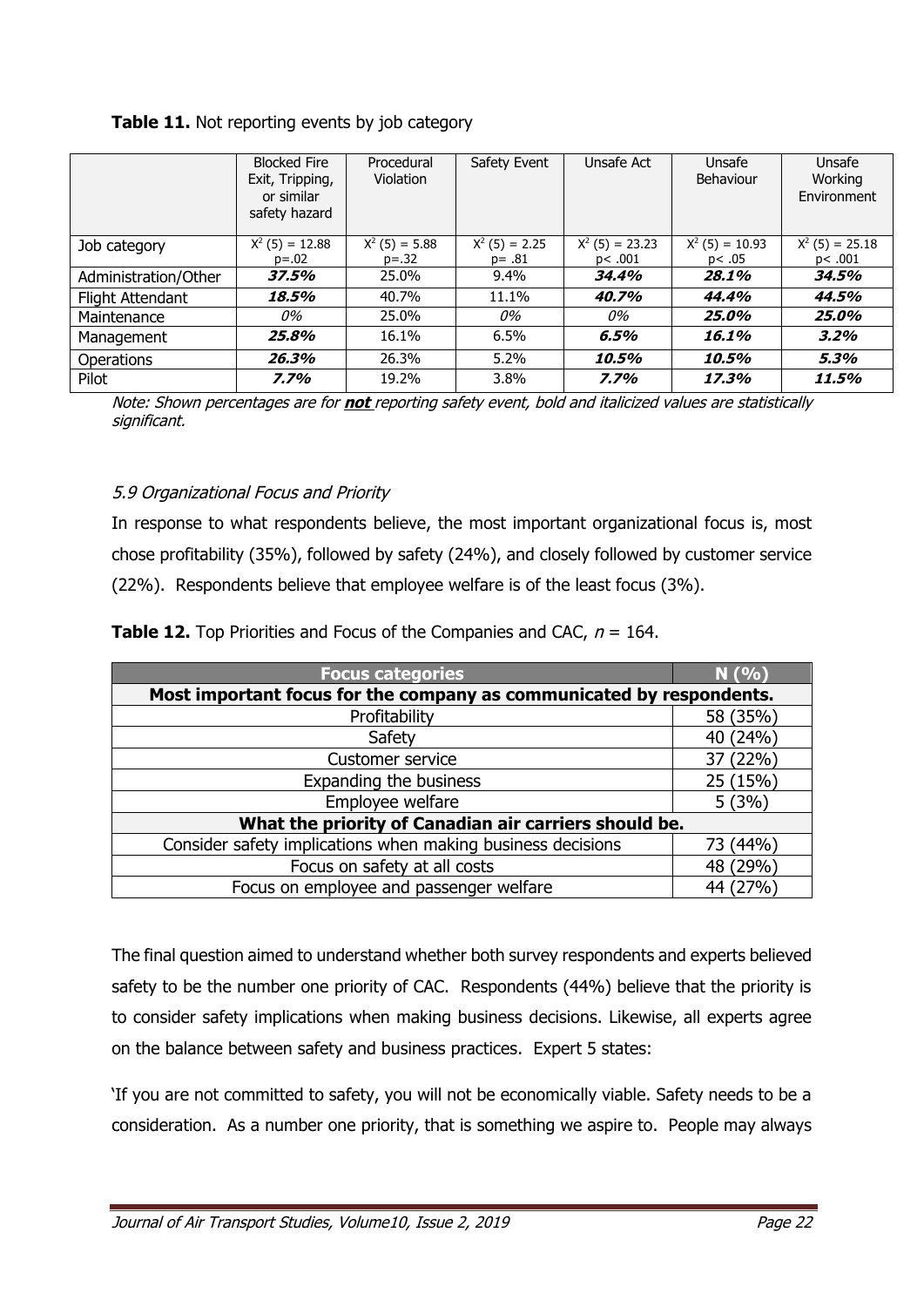say it, but it's not true. If you're managing your business effectively you will be looking at all aspects (of the organization). Safety leads to good economics'.

## **6. CONCLUSION AND RECOMMENDATIONS**

For almost two decades, Justice Moshansky's (1992) declaration has led CAC to believe that there is a decision between safety and profitability; safety being the priority. The declaration of safety as top priority continuously is published throughout TCCA literature and CAC websites.

This research set out to investigate whether safety is the number one priority for CAC and the factors that influence the compliance with TCCASMS program objectives. Through this process, an awareness of what factors safety impacts and what safety has an impact on, were critical to understanding how it is understood by the regulator, industry experts, and employees of CAC.

This research demonstrates that safety as a stated priority by CAC, is in fact not in alignment with the perception of safety's priority. The respondents believe that profitability is the most important focus within their organizations based on the most communicated message. The choice between safety and economic viability must not be an option and should be rebranded to suggest that it is through safety we achieve economic viability. The idea that safety is a choice is false. It is through management's commitment and support in safety management that an organization is held adequately meets safety targets.

CAC management should consider how safety is positioned within an organization and encourage employees to actively participate in a SMS, while creating an effective safety system that incorporates all elements as outlined by the framework of TCCA. Wiegmann et al. (2017) state that if managers are seen to care about safety, employees may feel more engaged. When employees are personally invested in their safety and supported by their management, they are highly motivated to participate in safety initiatives. With the emphasis on organizations, they cannot be expected to operate independently of regulatory enforcement. Regulators must enforce safety requirements for categories of aviation in Canada, not just wide body high-density aircraft.

Safety is not just a set of regulations that are enforced by an inspector and documented through policy, processes and procedures. Measures for industry safety standards and best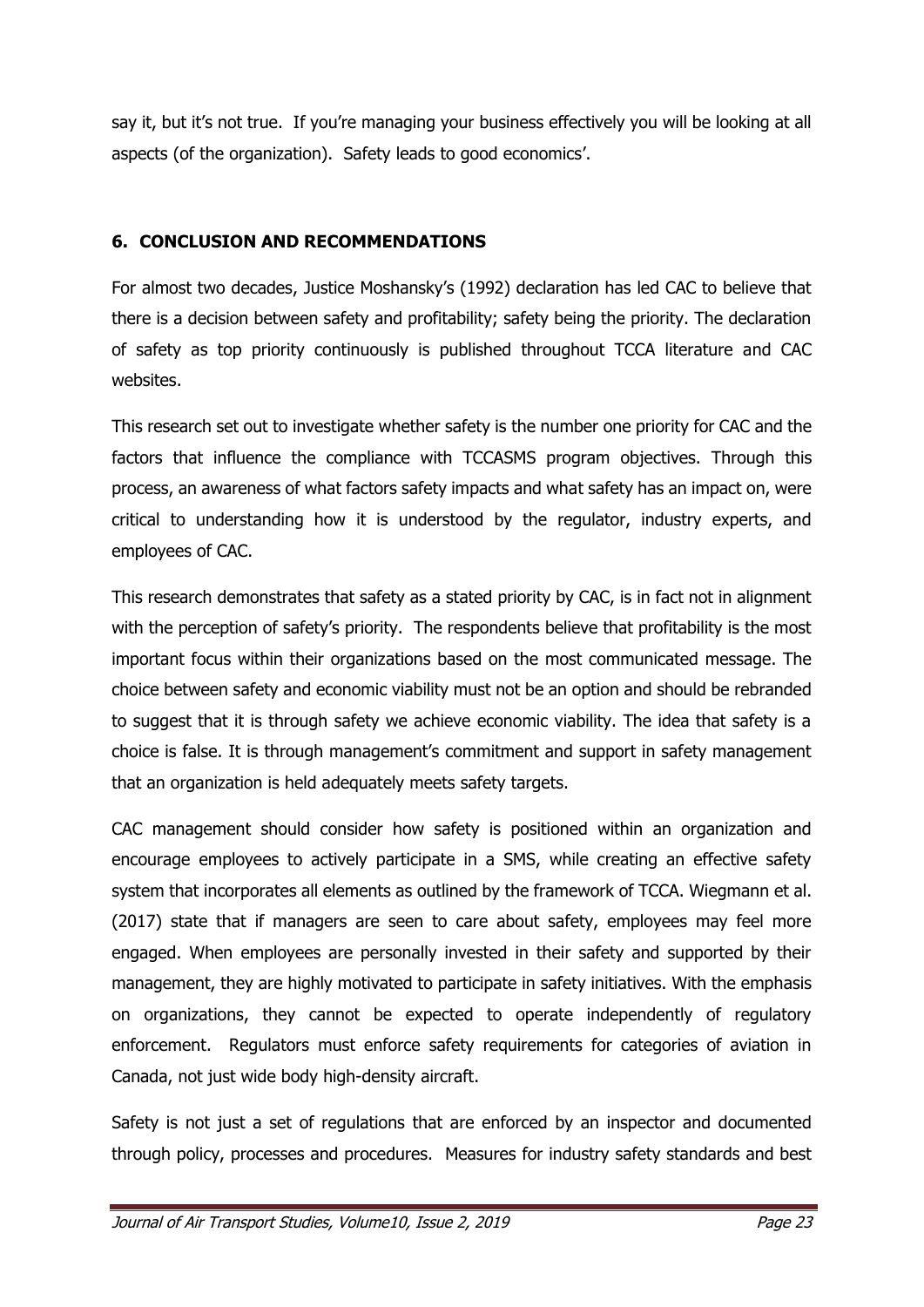practices have been established by both ICAO and the regulator but require the support and continuous support of management. Based on the finding, we recommend that regulators:

- 1. Establish a system that holds Accountable Executives responsible for safety. This may be accomplished through the development of third party approved safety audit organizations based on SMS, quality management principles, safety culture criteria, academic and practical standardized criteria that approves safety standards on behalf of the Regulator.
- 2. Ensure that all individuals responsible for financial decisions, which include the Accountable Executive, other executives and department leadership, attend mandatory safety management training with an approved safety program for leadership.
- 3. Promote safety and create a responsible and accountable safety culture. The Accountable Executives for all Canadian carriers are required to annually submit an annual plan for organizational safety culture management plan, key performance indicators, followed by a check for effectiveness mechanism such as an audit. This would be reviewed by an approved safety audit organization and certified as acceptable or unacceptable for the regulator.

This template suggests the importance of management's continuous involvement in the safety system (not to be confused with the management aspect of the system), and management's involvement in creating positive safety and organizational culture.

Through safety promotion from SMS data from the reported events or known high risk, information is communicated throughout the organization, placing an emphasis on front line staff and their direct managers (usually middle management). The next step requires that senior leadership commits to safety as an objective to promote profitability through risk management within the organization. Simultaneously, adequate resources, such as training, financial and manpower provided to the safety department. Middle management and employees set safety objectives based on data that has been promoted within the organization. As a result, middle management buys into safety as an objective to promote profitability, and internally, it is promoted within the team. Through this promotion, it feeds into the safety system and adds value to a successful safety culture through the unification of safety views and behavior. The result is economic viability through risk mitigation.

Areas of further research could include aviation's organizational influences on safety, competing priorities impact on safety, the impacts of executive management on aviation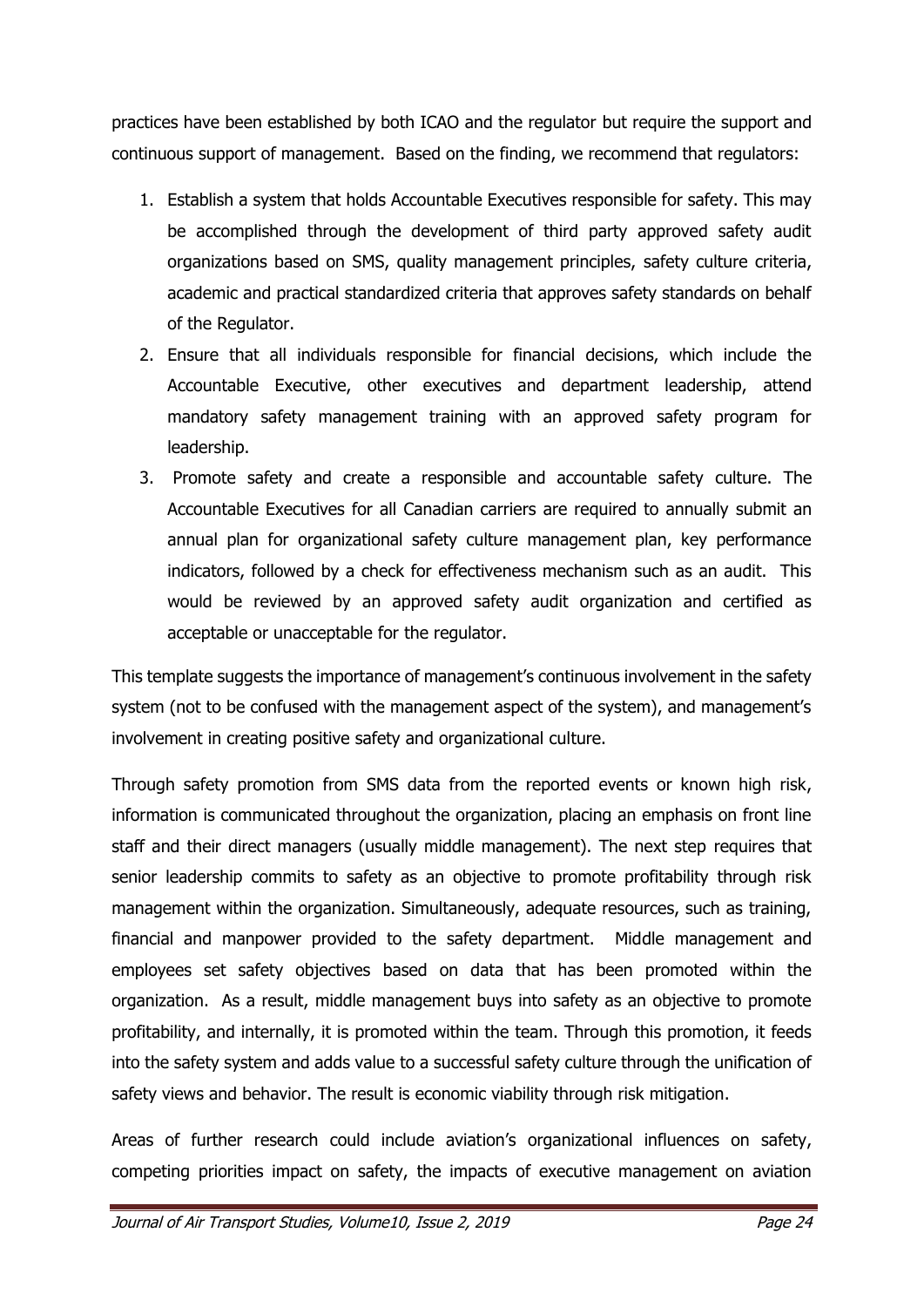safety, the regulators' role in mandating organizational safety culture and the Management in the Middle Template.

## **REFERENCES**

- Antonsen, S., Nilsen, M., & Almklov, P. G. (2016). Regulating the intangible. Searching for safety culture in the Norwegian petroleum industry. Safety Science, 92, 232–240. https://doi.org/10.1016/j.ssci.2016.10.013
- Bienefeld, N. and Grote, G. (2012) 'Silence That May Kill', Aviation Psychology and Applied Human Factors, 2(1), pp. 1–10. doi: 10.1027/2192-0923/a000021.
- Bosak, J., Coetsee, W. J., & Cullinane, S. J. (2013). Safety climate dimensions as predictors for risk behavior. Accident Analysis and Prevention, 55, 256–264. https://doi.org/10.1016/j.aap.2013.02.022
- Cambridge Dictionary, http://dictionary.cambridge.org/dictionary/english/priority (Accessed March 7, 2017)
- Canadian Aviation Regulation, SOR-96-433, 1996, http://lawslois.justice.gc.ca/eng/regulations/SOR-96-433/page-1.html#h-1) (Accessed March 6, 2017)
- Canadian Aviation Regulations (SOR/96-433), Available at: http://www.tc.gc.ca/eng/acts-regulations/regulations-sor96-433.htm (Accessed: March 19, 2017)
- Cohen, T. N., Wiegmann, D. A. and Shappell, S. A. (2015) 'Evaluating the Reliability of the Human Factors Analysis and Classification System.', Aerospace medicine and human performance, 86(8), pp. 728–735. doi: 10.3357/AMHP.4218.2015.
- Efthymiou, M., Arvanitis, P. & Papatheodorou, A. (2016) Institutional Changes and Dynamics in the European Aviation Sector: Implications for Tourism. In Pappas N. & Bregoli, I. (eds) Global Dynamics in Travel, Tourism and Hospitality. Hershey Pennsylvania: IGI Global. ISBN: 9781522502012.
- Efthymiou, M., Njoya, E., Lam Lo, P., Papatheodorou, A. and Randall, D. (2019). Ontime performance of British Airways at Heathrow Airport and customer satisfaction. Journal of Aerospace Technology and Management, 11, 1-13. http://dx.doi.org/10.5028/jatm.v11.977.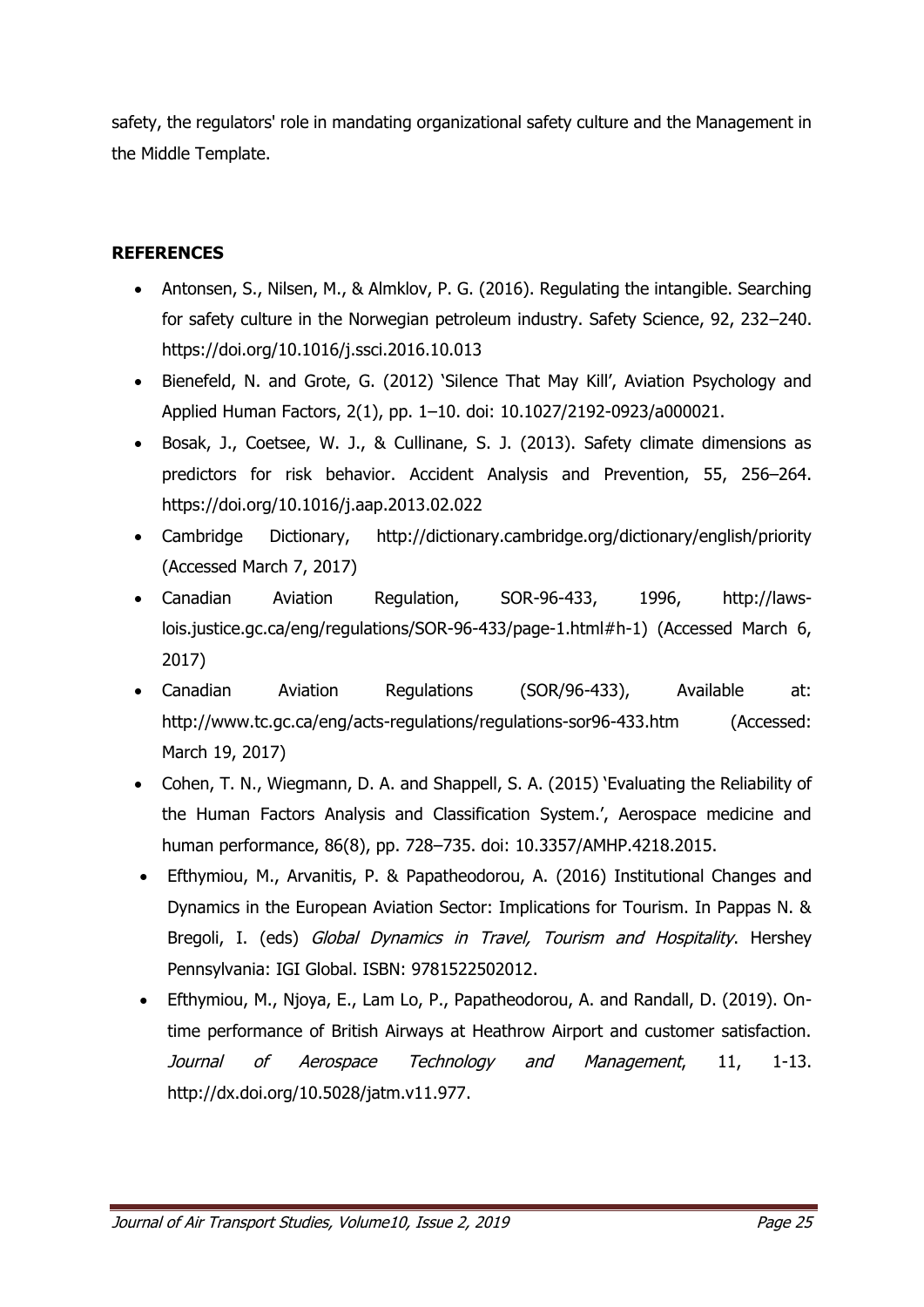- Efthymiou, M. & Papatheodorou, A. (2018). Evolving Business Models. In Graham, A. and Harper N. (2018) The Routledge Companion to Air Transport Management. Routledge.
- Federal Aviation Association https://www.faa.gov/news/updates/?newsId=93206 2020 Statement from FAA Administrator Steve Dickson on the Special Committee's report on aircraft certification (Accessed: January 18, 2020)
- Federal Aviation Association https://www.faa.gov/news/updates/?newsId=93206 2019 FAA Statement on Lion Air Flight 610 Accident Report (Accessed: January 18, 2020)
- Flight Global https://www.flightglobal.com/analysis/why-boeing-faces-worst-crisis-inits-history/135000.article 2019 Why Boeing faces 'worst crisis' in its history (Accessed: January 18, 2020)
- Gill, G. K., & Shergill, G. S. (2004). Perceptions of safety management and safety culture in the aviation industry in New Zealand. Journal of Air Transport Management, 10(4), 231-237.
- Gillen, M., Kools, S., Sum, J., McCall, C., & Moulden, K. (2004). Construction workers' perceptions of management safety practices: a qualitative investigation. Work, 23(3), 245–256. Retrieved from http://www.ncbi.nlm.nih.gov/pubmed/15579933
- Gnoni, M. G. and Saleh, J. H. (2017) 'Near-miss management systems and observability-in-depth: Handling safety incidents and accident precursors in light of safety principles', Safety Science. Elsevier Ltd, 91, pp. 154–167. doi: 10.1016/j.ssci.2016.08.012.
- Gordon R, Kirwan B, Perrin E. Measuring safety culture in a research and development centre: a comparison of two methods in the Air Traffic Management domain. Safety Science 2007;45(6):669–95
- Håvold, J. I. (2010). Safety culture and safety management aboard tankers. Reliability Engineering and System Safety, 95(5), 511–519.
- Hodgson, Sasha; Al Haddad, Mariam; Al Zaabi Salama; Abdulrahim, S. (2015). MH17: Did safety come first? MIDDLE EAST JOURNAL OF BUSINESS, 10(1), 27–38. Retrieved from

https://extranet.cranfield.ac.uk/,DanaInfo=content.ebscohost.com,SSL+ContentServe r.asp?T=P&P=AN&K=100278691&S=R&D=bth&EbscoContent=dGJyMNHr7ESeprI4wt vhOLCmr06eqLBSrqi4S7SWxWXS&

 Huang, Y. H., Robertson, M. M., Lee, J., Rineer, J., Murphy, L. A., Garabet, A., & Dainoff, M. J. (2014). Supervisory interpretation of safety climate versus employee safety climate perception: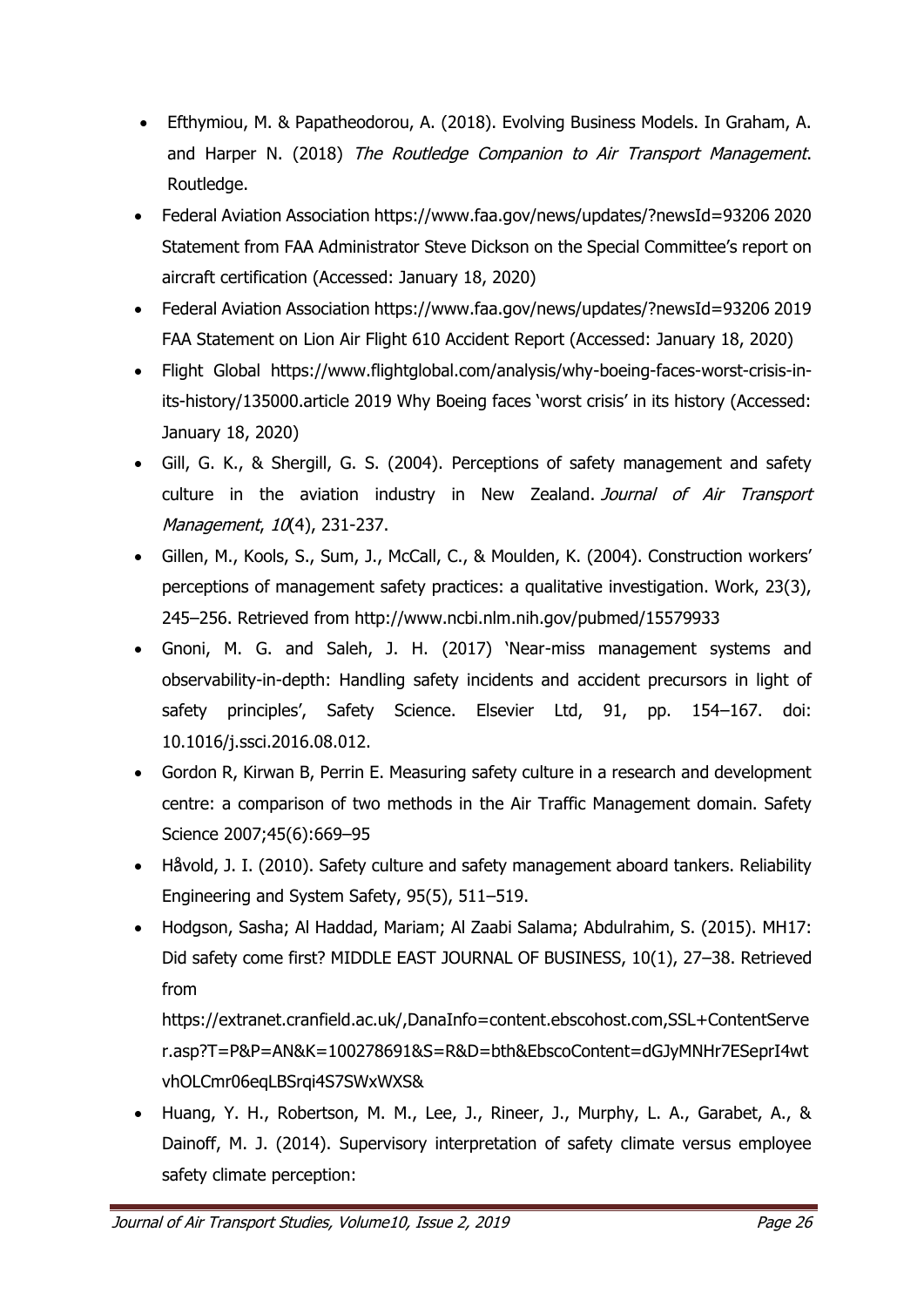- Huang, Y. hsiang et al. (2017) 'Individual employee's perceptions of ??? Group-level Safety Climate??? (supervisor referenced) versus ??? Organization-level Safety Climate??? (top management referenced): Associations with safety outcomes for lone workers', Accident Analysis and Prevention. Elsevier Ltd, 98, pp. 37–45. doi: 10.1016/j.aap.2016.09.016.
- ICAO (2013) ICAO Safety Management Manual (SMM) Doc 9859 AN/474. ICAO. Available at: at: http://www.icao.int/fsix/\_Library/SMM-9859\_1ed\_en.pdf%5Cnfile:///C:/Users/Danilo/Downloads/Safety\_management\_and\_r isk\_modelling\_in\_aviation.pdf%5Cnhttp://www.easa.eu.int/essi/documents/Methodol ogy.pdf.
- ICAO (2015). A Coordinated, Risk-based Approach to Improving Global Aviation Safety. Montreal. The control of the control of the Retrieved control of the from the from the from the from the from  $\mathbb{R}$ https://www.icao.int/safety/Documents/ICAO\_Safety\_Report\_2015\_Web.pdf
- ICAO Annual Safety & Losses Annual Review, 2015 https://www.flightglobal.com/asset/6729(Flight Global, 2015) (Accessed June 12, 2017)
- ICAO, https://www.icao.int/about-icao/Pages/default.aspx (Accessed May 20, 2017)
- ICAO. ICAO Safety Management Manual (SMM) Doc 9859 AN/474 (2013). ICAO. Retrieved **from** from http://www.icao.int/fsix/\_Library/SMM-9859\_1ed\_en.pdf%5Cnfile:///C:/Users/Danilo/Downloads/Safety\_management\_and\_r isk\_modelling\_in\_aviation.pdf%5Cnhttp://www.easa.eu.int/essi/documents/Methodol ogy.pdf
- ICAO. ICAO Safety Management Manual (SMM) Doc 9859 AN/474 (2013). ICAO. Retrieved from from http://www.icao.int/fsix/\_Library/SMM-9859\_1ed\_en.pdf%5Cnfile:///C:/Users/Danilo/Downloads/Safety\_management\_and\_r isk\_modelling\_in\_aviation.pdf%5Cnhttp://www.easa.eu.int/essi/documents/Methodol ogy.pdf
- International Air Transport Association, Airlines Continue to Improve Profitability 5.1% Net Profit Margin for 2016h, December 10, 2015 http://www.iata.org/pressroom/pr/Pages/2015-12-10-01.aspx (Accessed June 4, 2017)
- International Air Transport Association, IATA Press Release N0, 8 March 9, 2015 (Accessed June 1, 2017) http://www.iata.org/pressroom/pr/Pages/2015-03-09- 01.aspx (Accessed June 1, 2017)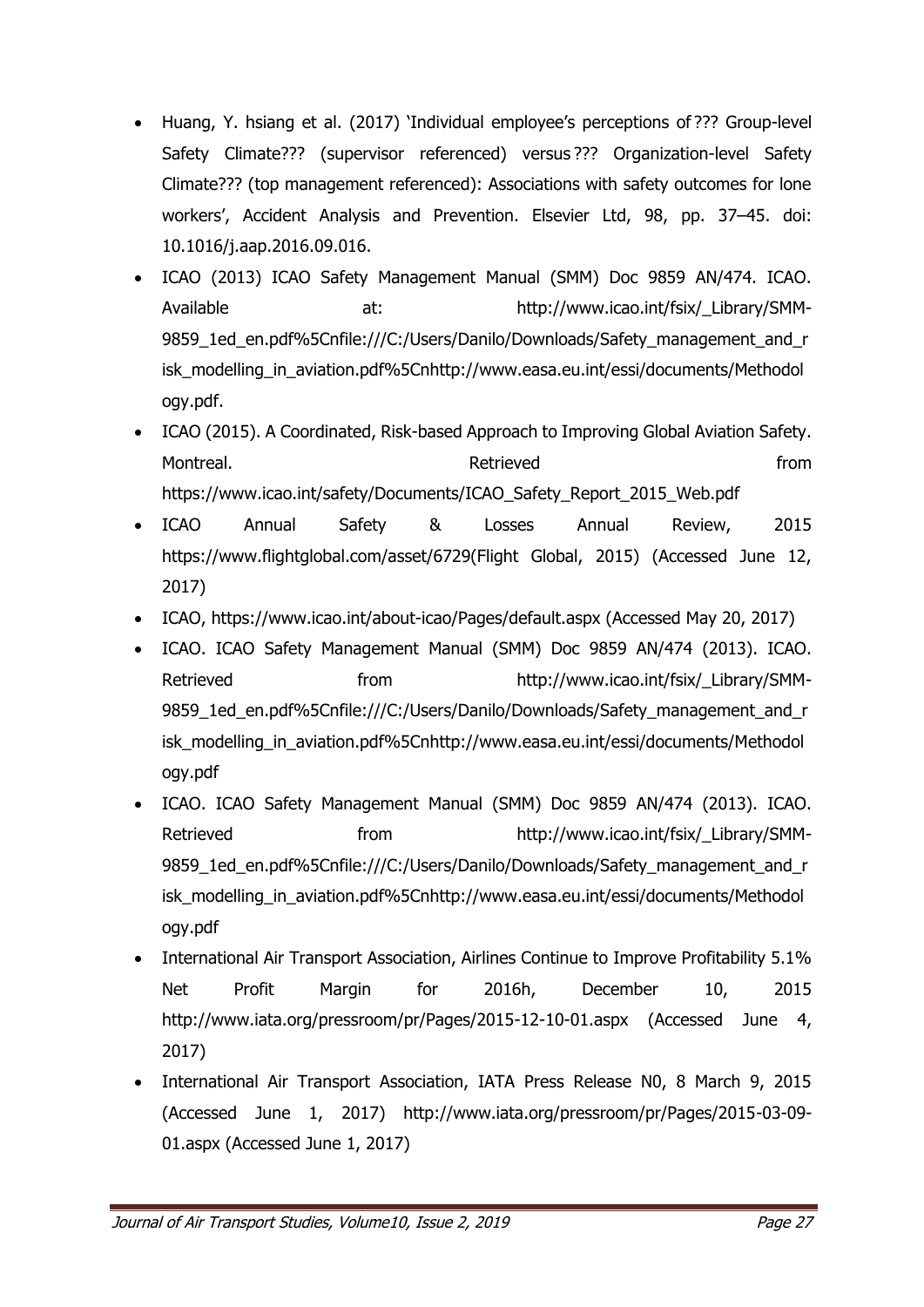- Janic, M. (2000). An assessment of risk and safety in civil aviation. Journal of Air Transport Management, 6(1), 43-50.
- Kelly, D., & Efthymiou, M. (2019). An analysis of human factors in fifty controlled flight into terrain aviation accidents from 2007 to 2017. Journal of Safety Research, 69, 155-165.
- Lercel Damon, Steckel Rich, Mondello Suzanne, Carr Eddie, P. M. (2011). Aviation Safety Management Systems Return on Investment Study. Saint Louis.
- Lu, H., & Chen, H. (2015). Does a people-oriented safety culture strengthen miners' rule-following behavior? The role of mine supplies-miners' needs congruence. Safety Science, 76, 121–132.
- Minister of Transport Aeronautics Act (R.S., 1985, c. A-2), http://www.tc.gc.ca/eng/acts-regulations/acts-1985ca-2.htm (Accessed January 11, 2017)
- Murphy, G., & Efthymiou, M. (2017). Aviation safety regulation in the multi-stakeholder environment of an airport. Journal of Air Transport Studies, 8(2), 1-26.
- O'Connell, J.F., Martinez Avellana, R., Warnock-Smith, D. and Efthymiou, M. (2020). Evaluating Drivers of Profitability for Airlines in Latin America: A Case Study of Copa Airlines. Journal of Air Transport Management, 84, 101727 https://doi.org/10.1016/j.jairtraman.2019.101727.
- O'Connor, P., O'Dea, A., Kennedy, Q., & Buttrey, S. E. (2011). Measuring safety climate in aviation: A review and recommendations for the future. Safety Science, 49(2), 128-138.
- Office of Auditor General of Canada (2012) Report of the Auditor General of Canada to the House of Commons. Ottawa. doi: 10.1121/1.3192333.
- Pinion, C., Brewer, S., Douphrate, D., Whitehead, L., DelliFraine, J., Taylor, W. C., & Klyza, J. (2017). The impact of job control on employee perception of management commitment to safety. Safety Science, 93, 70–75. https://doi.org/10.1016/j.ssci.2016.11.015
- Reason, James (1997). Managing the risks of organizational accidents. Aldershot: Ashgate. ISBN 1840141042.
- Schein, E. and Scheiner, P. (2016). Organization Culture and Leadership. Somerset: John Wiley & Sons, Incorporated.
- Siegenthaler, D. (2015) The Nature of Hindrance to System Safety An emic Perspective of the Development of a Safety Management System in the Swiss Air Force., MSc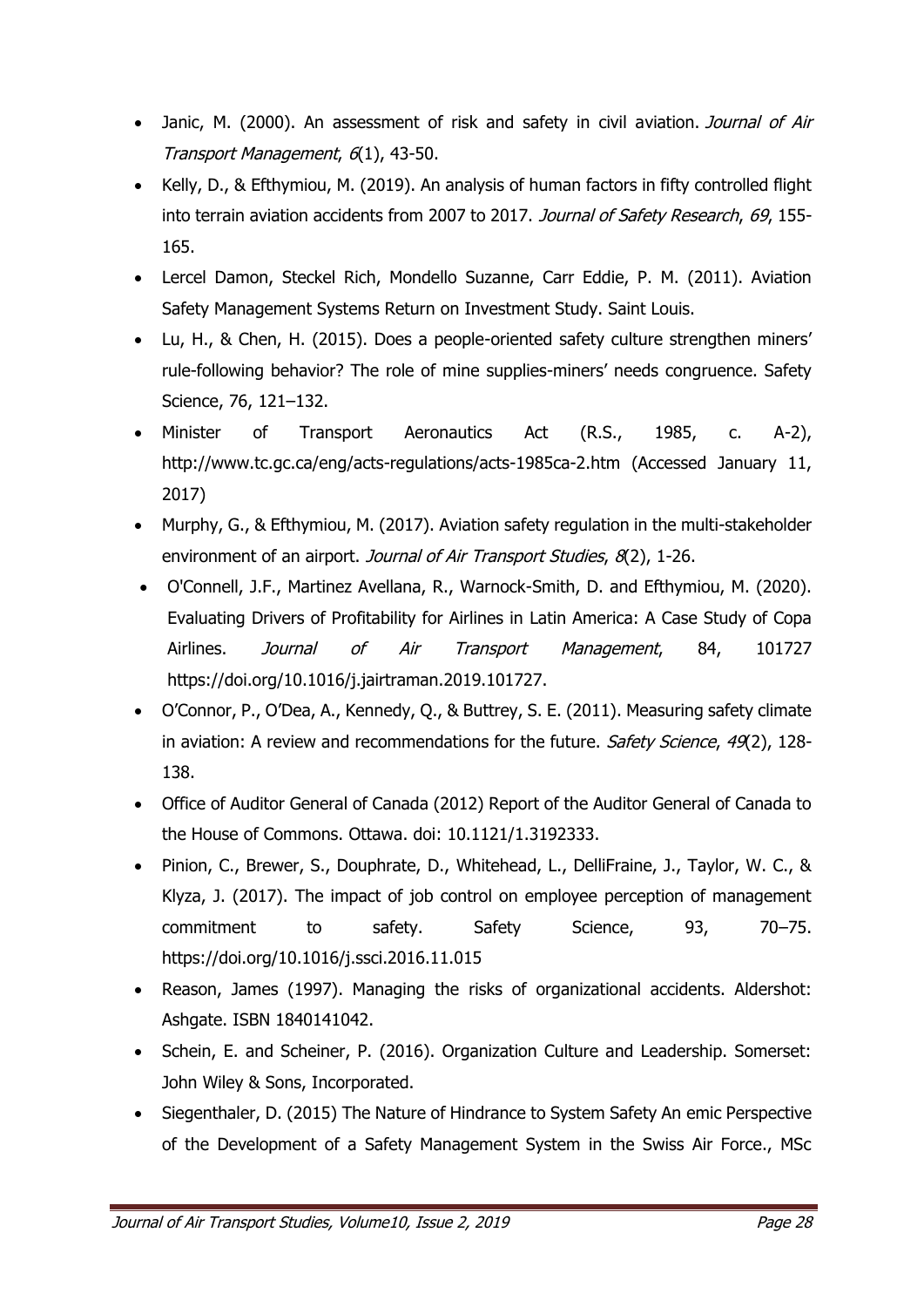THESIS Academic Year: 2014 - 2015. CRANFIELD UNIVERSITY. doi: 10.1017/CBO9781107415324.004.

- Somoo, P. T. (2012). An Exploration of the Relationship Between Safety Management System and Safety Climate in Commercial Aviation. AN. Retrieved from https://www.google.co.uk/url?sa=t&rct=j&q=&esrc=s&source=web&cd=1&cad=rja& ved=0CC8QFjAA&url=http://www.maa.mod.uk/linkedfiles/regulation/manualofairsafet y.pdf&ei=vG6KUtyuG8XChAfMtYDwCA&usg=AFQjCNHEp\_fV2JALzkWohUYqAnBw3e5TQ&bvm=bv.56643336,d.ZG4
- Transport Canada (2008) 'Advisory Circular', Advisory Circular AC No.: 107-001 Guidance on Safety Management Systems Development, (January). doi: AFS-800 AC 91-97.
- Transport Canada Advisory Circular, (AC) No. 107-001 (2015) https://www.tc.gc.ca/eng/civilaviation/opssvs/managementservices-referencecentreacs-100-107-001-2-456.htm (Accessed June 18, 2017)
- Transport Canada Advisory Circular, (AC) No. 107-001 (2015) https://www.tc.gc.ca/eng/civilaviation/opssvs/managementservices-referencecentreacs-100-107-001-2-456.htm (Accessed June 18, 2017)
- Transport Canada Advisory Circular, (AC) No. 107-001 (2016) https://www.tc.gc.ca/eng/civilaviation/opssvs/managementservices-referencecentreacs-100-107-002-461.htm (Accessed June 18, 2017)
- Transport Canada Advisory Circular, (AC) No. 107-001 (2016) https://www.tc.gc.ca/eng/civilaviation/opssvs/managementservices-referencecentreacs-100-107-002-461.htm (Accessed June 18, 2017)
- Transport Canada https://www.tc.gc.ca/eng/civilaviation/opssvs/managementservices-referencecentreacs-100-107-002-461.htm (Accessed April 11, 2017)
- Transport Canada https://www.tc.gc.ca/eng/civilaviation/opssvs/managementservices-referencecentreacs-100-107-002-461.htm (Accessed April 11, 2017)
- Transport Canada, Advisory Circular (AC) No. 107-002 Safety Management System Development Guide for Smaller Aviation Organizations http://www.tc.gc.ca/eng/civilaviation/opssvs/managementservices-referencecentreacs-100-107-002-461.htm (Accessed February 4, 2017)
- Transport Canada, Advisory Circular (AC) No. 107-002 Safety Management System Development Guide for Smaller Aviation Organizations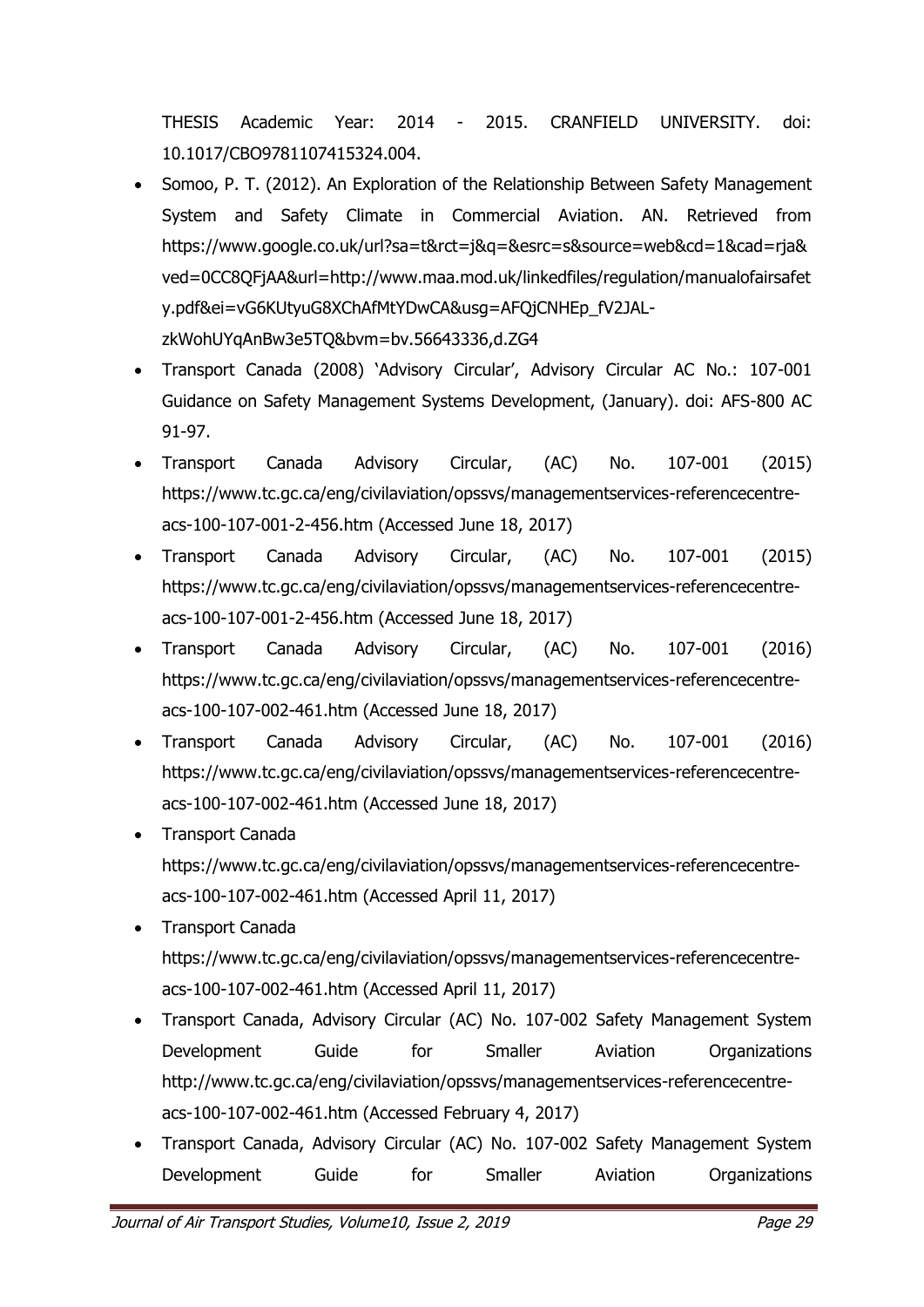http://www.tc.gc.ca/eng/civilaviation/opssvs/managementservices-referencecentreacs-100-107-002-461.htm (Accessed February 4, 2017)

- Varmazyar, S., Mortazavi, S. B., Arghami, S., & Hajizadeh, E. (2014). Relationship between organisational safety culture dimensions and crashes. International Journal of Injury Control and Safety Promotion, 23(December), 1–7. https://doi.org/10.1080/17457300.2014.947296
- Von Thaden, T. L., Wiegmann, D. a., & Shappell, S. A. (2007). Measuring Organizational Factors in Airline Safety.
- Von Thaden, T. L., & Gibbons, A. M. (2008). The Safety Culture Indicator Scale Measurement System. Retrieved from http://www.aviation.illinois.edu/avimain/s/research/pub\_pdfs/techreports/08-03.pdf
- Von Thaden, T., Kessel, J., & Ruengvisesh, D. (2008). Measuring Indicators of Safety Culture in a
- Wiegmann, D. A., Zhang, H., Von Thaden, T. L., Sharma, G., & Gibbons, A. M. (2004). Safety culture: An integrative review. The International Journal of Aviation Psychology, 14 (2), 117-134.
- Yuan, Z., Li, Y., & Tetrick, L. E. (2015). Job hindrances, job resources, and safety performance: The mediating role of job engagement. Applied Ergonomics, 51, 163– 171. https://doi.org/10.1016/j.apergo.2015.04.021
- Zhang, H., Wiegmann, D. A., Thaden, T. L. Von, Sharma, G., & Mitchell, A. A. (2002). cited in Cox & Flin, (1998) and OECD Nuclear Agency (1987), 1404–1408.
- Zohar, D., & Polachek, T. (2014). Discourse-based intervention for modifying supervisory communication as leverage for safety climate and performance improvement: a randomized field study. Journal of Applied Psychology, 99(1), 113– 124. https://doi.org/10.1037/a0034096

## **AUTHORS' BIOS**

**Angeline Ram** is a Ph.D. Student at the University of Waterloo in Geography Environmental Management program. As a graduate from Cranfield University with an MSC in Air Transport Management, Angeline combines an academic approach, with her 18 years of international aviation experience to further the field of applied aviation research. Email: a7ram@uwaterloo.ca